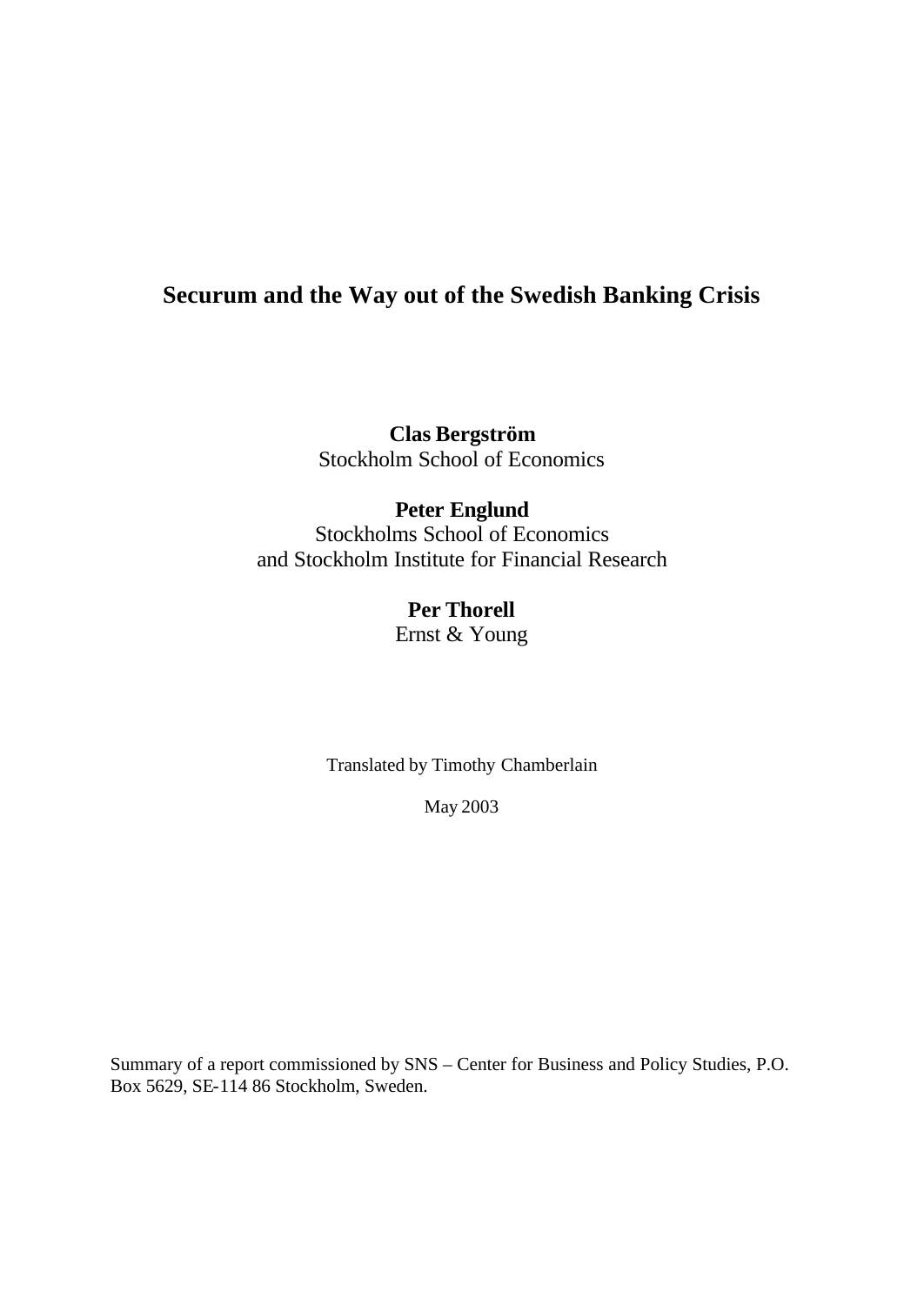#### 1. The underlying ideas

The Swedish approach to the problem of tidying up after the banking crisis by transferring troubled debt to specialized asset management companies is often held up as an example for other countries to follow. The most unusual aspect of Securum was the great degree of independence given to the company, combined with the rather broad terms in which its assignment was formulated. The Swedish state, as owner, announced that the winding-up would be permitted to take considerable time and that it should proceed keeping the best interests of taxpayers in view. In all other respects, Securum's board and management were given a great deal of freedom in shaping the company's policies. Moreover, the board was dominated by experts, with representatives of the ministry and the political domain being a limited element.

Furthermore, the legal structure chosen was such that Securum's operations were not subject to the laws applying to financial institutions, particularly not the constraints imposed by the regulatory framework of banking legislation. The company was also allocated sufficiently substantial equity that the risk of the management needing to return to the owner and ask for more funds was virtually non-existent. Consequently, the material prospects of independence were good.

In several respects Securum can be regarded as the very image of an ownerless company whose operations run no risk of exposure to the trials of capital markets. In other circumstances, companies of this kind tend to be met with scepticism, as the concerns motivating the management are not necessarily the same as the concerns of the owners. The question is whether Securum was an exception to this rule.

Naturally, the degree of genuine independence is not determined merely by the financial strength of a company, or by legal structures or the composition of the board. Securum was the consequence of a crisis in which great wealth had been wiped out in a short time, new wealth was to be generated and taxpayers' money was invested on a large scale. It came into being as a result of the political consensus across party lines that marked the handling of the Swedish banking crisis. Such a company can only maintain its freedom to act independently as long as it retains the backing of the political parties and public opinion.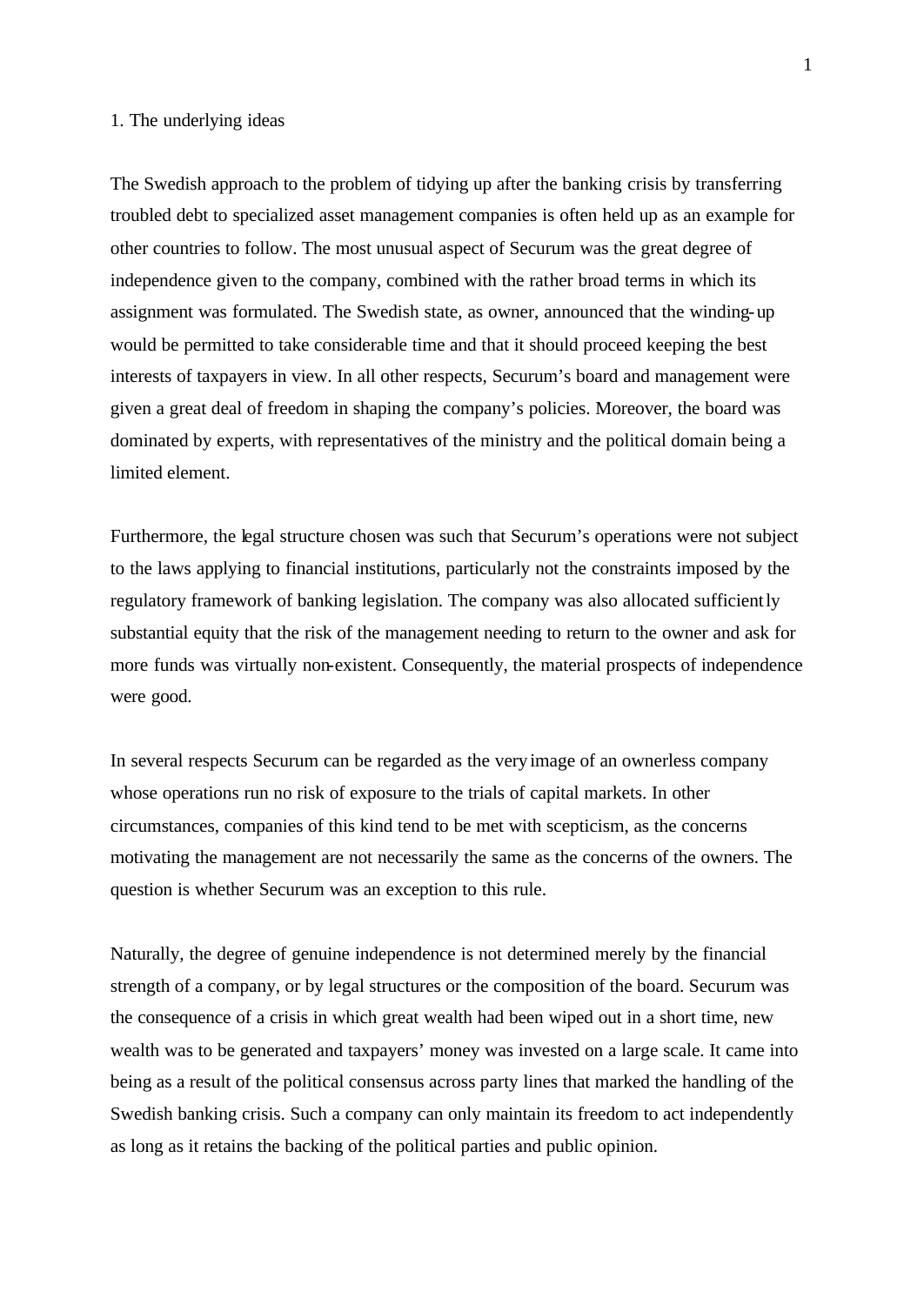This being so, on a couple of occasions political debate and media attention did indeed take on significance for Securum's operations. One example of this is the criticism of the remuneration paid to leading personnel in the company. The decision to wind up the company more quickly than originally envisaged also appears to have been influenced by a politically coloured debate. In other respects, e.g. the alleged inclination to seek solutions in which companies were forced into bankruptcy, public criticism became most vigorous after Securum had concluded its activities. Yet on the whole, we may say that the politicians safeguarded Securum's independence and the company's management was able to act independently on most issues.

## 2. Is a special asset management company a good idea?

#### *Economic forces*

Various fundamental arguments for and against separating out loans in default and putting them in the hands of an independent asset management company exist. One conclusion that can be drawn is that the strength of a number of the arguments for an asset management company is closely connected with the decision to let the winding-up process take time. A simple alternative, which does not require any special organisation, would otherwise be to immediately auction off the loans, or else to auction off the collateral once this had been taken over. So let us first sum up our view of the choice of time frame.

Fire sales can have substantial costs. First, loans in default and the collateral underlying them are notoriously difficult to value in a situation of general crisis. This has to do with the fact that the maintenance of assets has often been neglected because the former owners have lacked adequate incentive to look after their assets in a situation where they were in any case very likely to lose them. Consequently, there is a risk that large amounts will be lost before the creditor has had time to assume control of the assets.

When assets are sold off quickly to external buyers, it can be difficult to get a good price since the seller (the bank or the asset management company) knows a great deal more about the condition and potential value of the assets than can credibly be communicated to a buyer. In other words, we have a classic case of asymmetric information, a state of affairs that we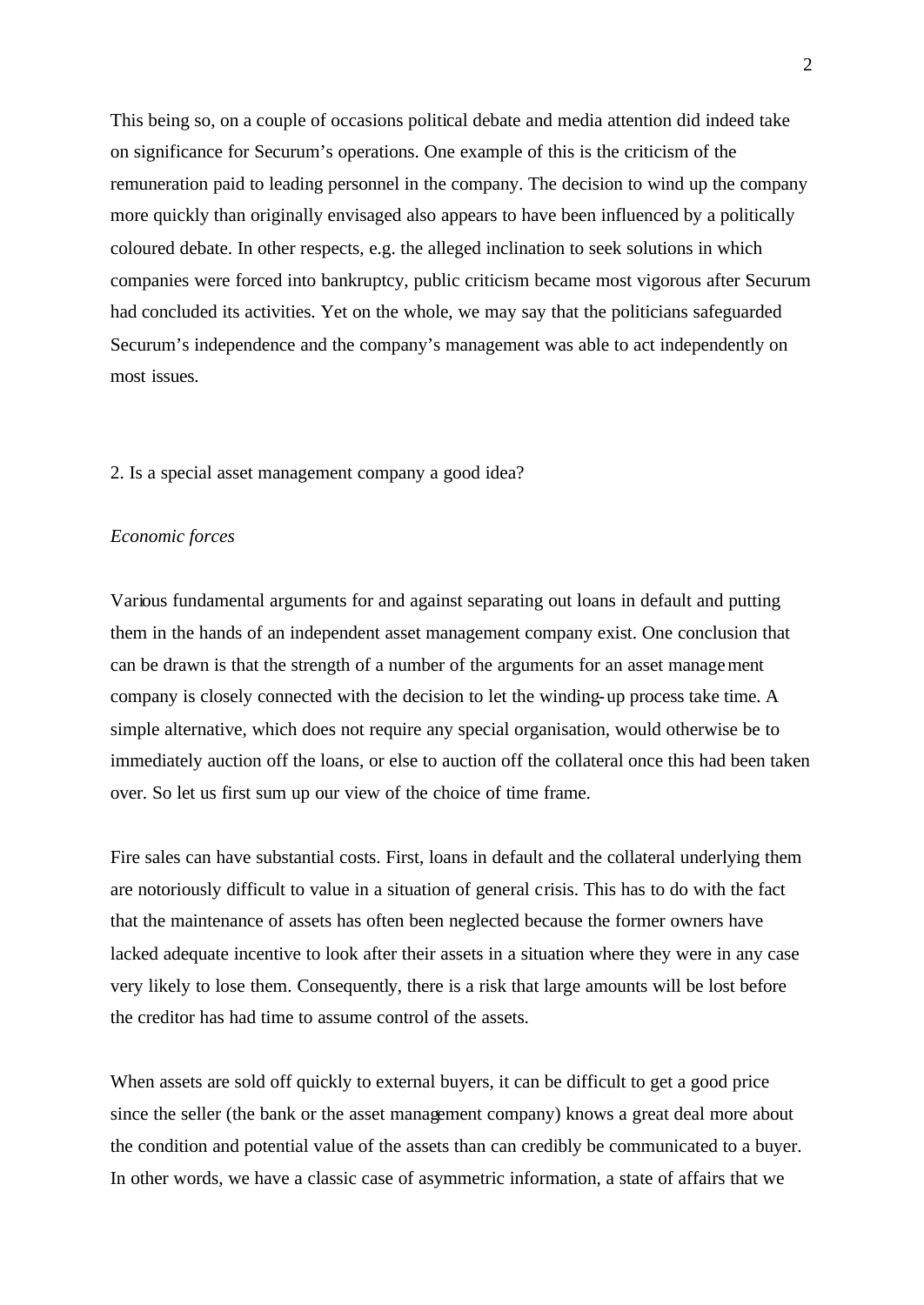know complicates efficient price setting in the market. One reason to delay liquidation can therefore be that it takes time to reduce the significance of this problem, by care and maintenance. In normal circumstances, when the number of bankruptcies is limited, this need not be a major problem, but with many bankruptcies to manage in a general banking crisis, it emerges as a substantial argument for not auctioning off all collateral at once. On the other hand, it is not an argument for letting the winding-up drag on over a period of 10 to 15 years – in which case other factors would play a role, factors whose significance is less easily assessed.

The second set of reasons for allowing the winding-up process to take time is connected with prospective price and liquidity developments on the assets markets. This is important above all if the assets affected are concentrated in a certain area, such as the property market in the case of the Swedish banking crisis. In conjunction with such an industry-wide crisis, demand is often curtailed by the inability of many potential buyers either to finance a purchase themselves or to raise financing by borrowing, because of a lack of creditworthiness at the very time that financial institutions are demanding more than usual in the way of collateral.

This tends to have three consequences. First, illiquidity makes assets cheap in bad times, which means that a seller can reasonably expect them to go back up in the longer term. Second, prices become extra sensitive to an increase in supply. A player planning to sell a substantial stock of properties therefore has more power over the market than usual, which enables him to increase his income by spreading sales over time. Third, fire sales, which push the price level down, risk simultaneously weakening the financial situation of other companies in the same industry. This in turn will entail the risk of further deepening the crisis in the financial sector.

On the basis of international experience of cycles in the property market, it is probably safe to say that it was sensible to allow the winding-up process to extend over a number of years. The assessment in 1992–1993 that property prices were far below the long-term equilibrium level was highly reasonable. Bearing in mind the weak financial position of many actors in the property market and the general uncertainty that seems to have held back many of those who were in a strong financial position, fire sales would probably have had a ripple effect and exerted further downward pressure on prices. This would have both cost the state money directly in the form of lower sales income and risked leading to further problems for other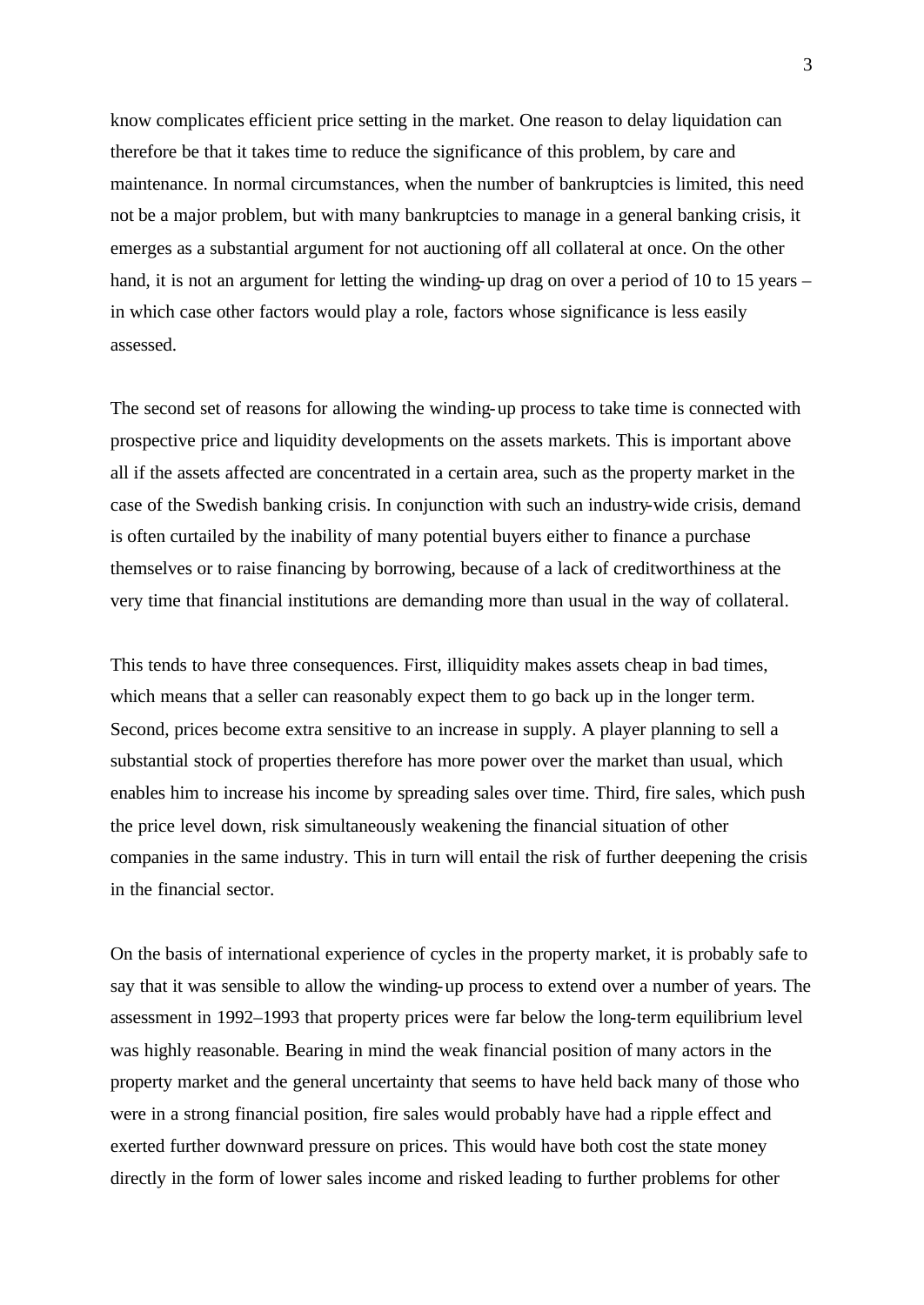financial institutions. It could also have led to a redistribution of wealth that might have been felt to be objectionable.

Having decided to let the winding-up process take time, there are a number of arguments in favour of constructing a special organisation for dealing with problem loans, even if there are also arguments for keeping the loans inside an intact banking organisation. First we have factors that above all relate to whether special units should be formed to manage the problem loans, but have nothing to do with whether these units should be departments within the bank, subsidiaries or completely independent companies. Establishing special units gives better opportunities for making use of the advantages of scale and specialisation. One argument against special units, however, may be a loss of opportunities for exploiting existing expertise within the bank.

In special units it may also be easier to build up an appropriate system of incentives. Against this may be set the view that banking operations are long-term by nature, and that incentives need to be linked not just to the handling of problem loans but to the overall history of the loan commitment, from the first decision to grant the loan to final liquidation – a link that would function better if the whole organisation were kept together.

Other factors are mainly relevant to the choice between separating the activity off into a company of its own and keeping it within the original banking group. One consideration here is the potential impact on the overall market valuation of the remaining healthy bank and the asset management company. Furthermore, the Banking Business Act places limits on the assets banks are permitted to own and the activities they are allowed to engage in.

All in all, the arguments both for establishing separate units and for organising them in the form of an independent liquidation company take on greater strength the longer the time planned for liquidation and the freer the mandate given for managing the assets taken over.

Hence, our conclusion is that the advantages of establishing a special asset management company are greater if the volume of loans in default is large and if there is a substantial need to let the process of liquidation take time. If only the first condition is met, it would be possible to auction off the loans at once, which would not require any major organisational changes. But if the plan is also to allow the process of liquidation to take time, a special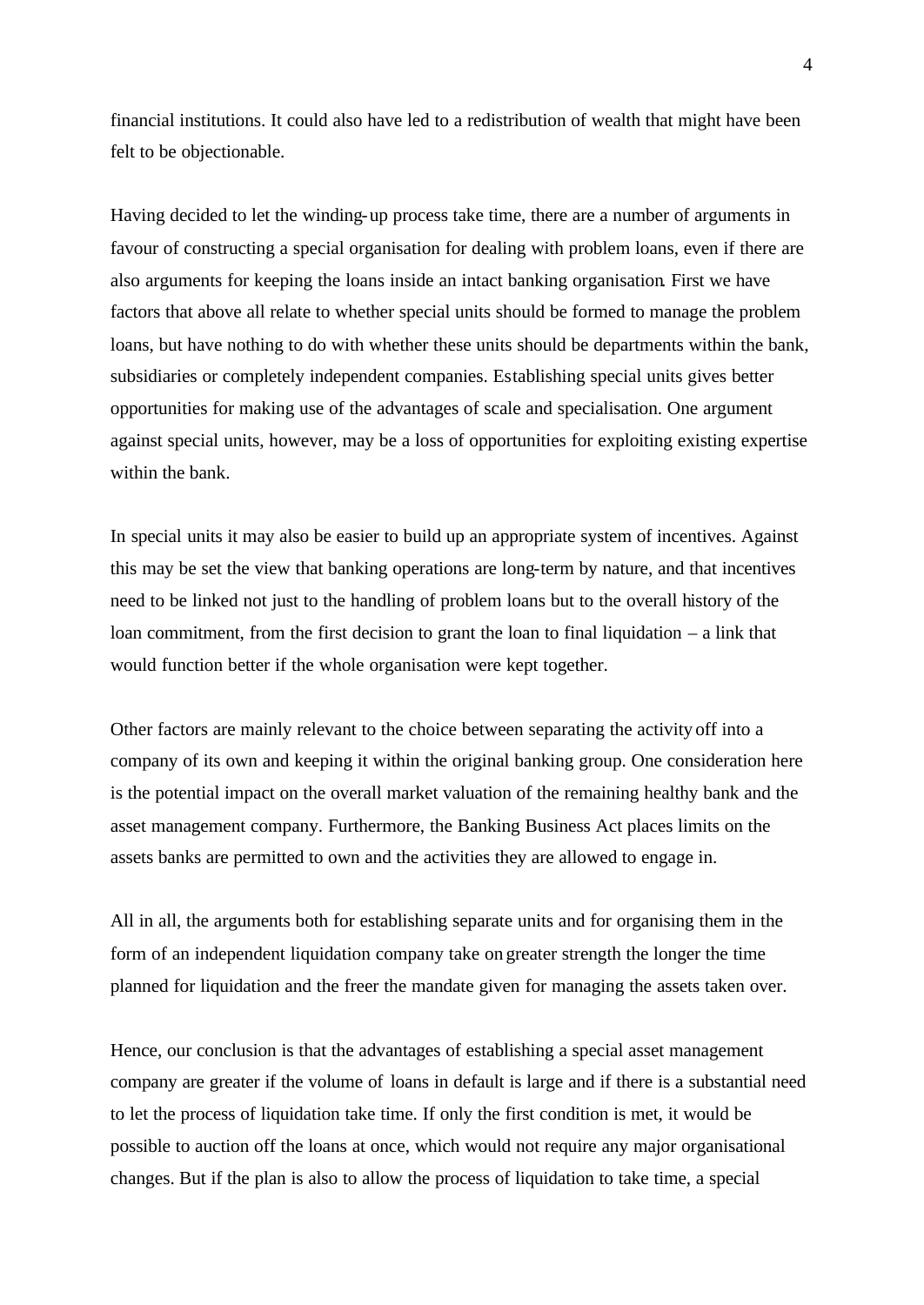liquidation company such as Securum stands out as a good solution. The need for a drawn-out process of liquidation depends in turn on the volume of collateral relative to the underlying asset markets. Hence, the advantages were particularly great because the collateral assets managed by Securum were highly concentrated to the property market.

## *Legal forces*

Over and above the economic aspects we have just discussed, legal issues are also relevant to the question of whether it is appropriate to establish a special asset management company. This is because the very activities such a company is expected to engage in are subject to the restrictions imposed by the operational regulations in the Banking Business Act, which aim to prevent banks from pursuing activities that are too risky. Typically, a bank may only take over collateral in order to manage a credit problem short-term, i.e. to give it breathing space so as to avoid panic selling of an asset held as collateral.

The idea of an asset management company with a long planning horizon is quite different. Its role is not merely to take over and reorganise collateral but also to take active management measures, such as acquiring supplementary property and managing the property and industrial companies of which it has become the owner in an efficient manner. The liquidation company, moreover, needs to be able to wait for the market to come round and choose a suitable time for liquidation.

A bank would probably not have been able to enter into various kinds of agreements on acquisitions and share purchases in connection with a reorganisation in the way that an asset management company could. In addition, it is quite clear that the Banking Business Act would have prohibited a bank from acquiring property to supplement the collateral. Even if the banks, in practice, were given a great degree of liberty during the financial crisis – though not the right to acquire supplementary property – they would not have been permitted to become actively involved, on a large scale, in property and industrial companies.

Transferring the loans to an independent group of asset management companies considerably broadened the scope for action. For one thing, a finance company (*finansbolag*) like Securum Finans was not subject at this time to the same restrictions on the right to take over and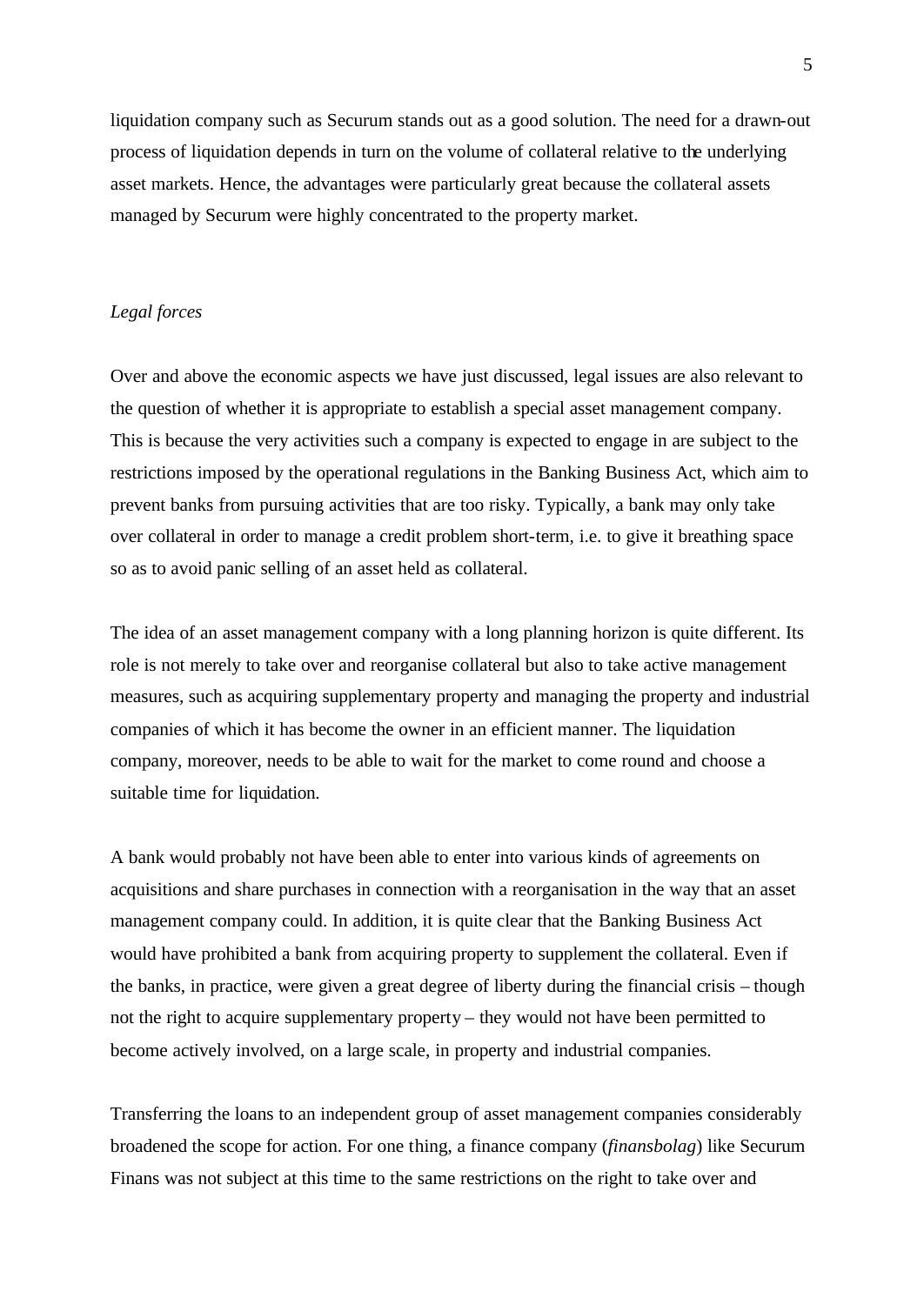manage collateral as a bank, and for another thing, the asset-holding companies to which the assets were transferred were able to act in precisely the same way as any normal property or industrial company whatever. Their activities, moreover, were completely beyond the supervisory powers of the Swedish Financial Supervisory Authority. One further major advantage was that Securum faced no equivalent to the rule in banking that any restrictions on the activities of the parent company apply equally to all other companies in the group.

The regulatory obstacle that was most apparent during the initial phase of the crisis was, however, the requirement that a bank should dispose of any collateral that it had taken over within three years. We must bear in mind that when Securum was established, it was said that the property market would take 10 to 15 years to recover. To be sure, the possibility of exemption did exist, but there was virtually no practical experience in this area, which made it difficult to judge the position the Financial Supervisory Authority, would take on a request to retain major holdings for more than three years.

In fact it turned out in retrospect that for the duration of the banking crisis, the Financial Supervisory Authority turned a blind eye to banks' compliance with the rules. In practice, the banks therefore had greater room for manoeuvre than could reasonably have been foreseen at the beginning of the crisis. Nevertheless, there was a latent dependence on the supervisory authority throughout: it was impossible to know when the authority would reactivate its supervisory role.

Thus, it can be said that the establishment of an asset management company created the maximum possible freedom for action. If the problem loans had remained in the hands of the bank they would have been treated as an activity alien to the bank's general operations, even when converted into shares or other assets. The management would have been subject to supervision and the demands for capital adequacy, etc., would have applied throughout to this activity too. By moving the loans to Securum and converting them into assets managed by special companies, it proved possible to conjure up a company that in principle was active solely in the property and industrial sectors and played by the same rules as other companies in the sector. The operation was rid of all associations with banking.

Consequently, from the point of view of freedom of action, the construction using an asset management company was a successful solution. The question then arises whether any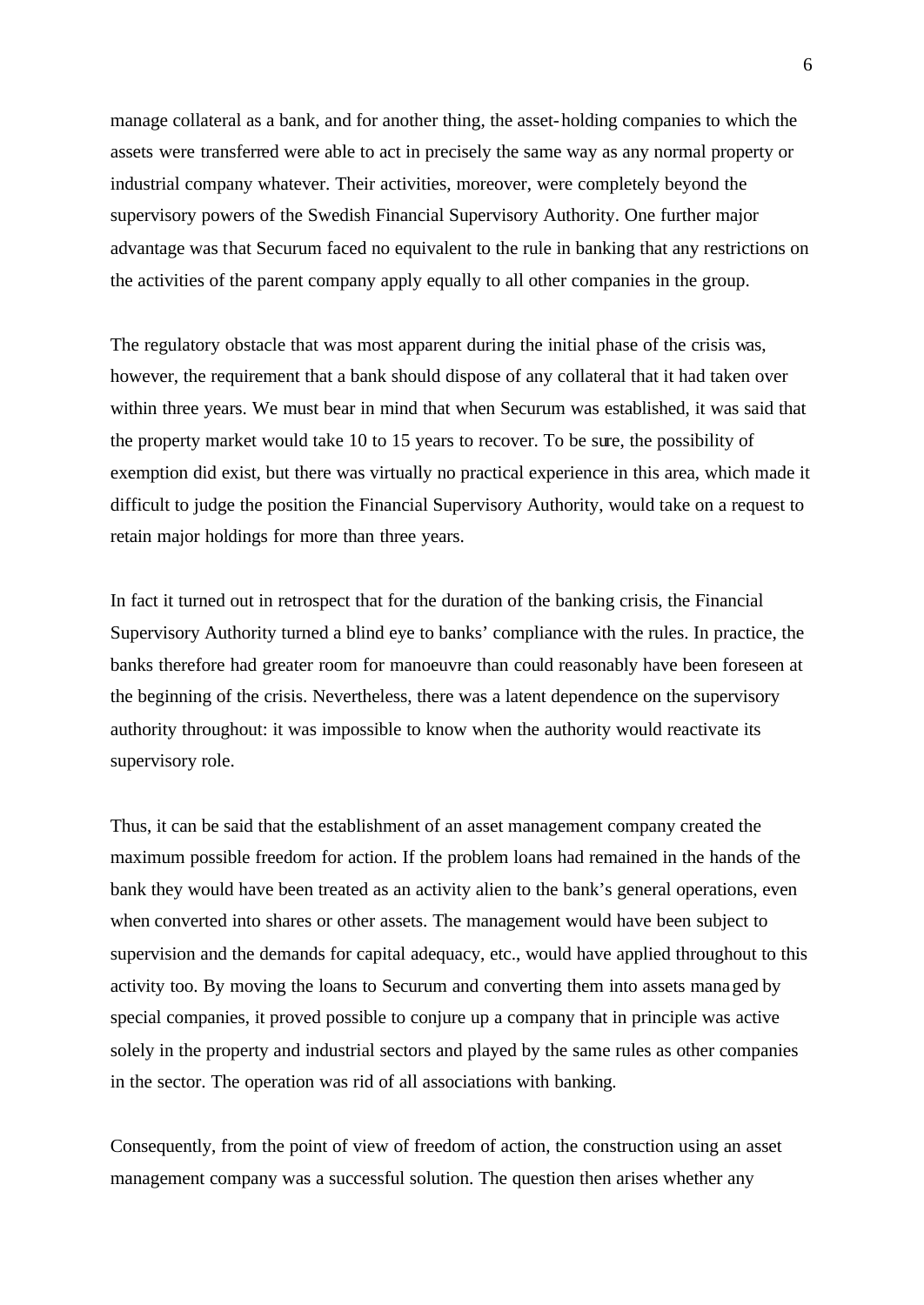obvious disadvantages were associated with this solution. One uncertain factor arising from such a solution is a loss of continuity in the management of the loans and the process of recovery. To be sure, transferring the loans would make it easier to assess the losses incurred and hence the size of any damages to be paid by the party responsible for issuing the loan. However, we are sceptical about uncritical use of the values then assigned to the loans as a basis for any damages.

#### *Impact on competition*

It has been asserted – not least by other banks – that state commitments to Nordbanken and Securum distorted competition in the banking market. The basic argument here is that the support given under the auspices of the general bank guarantee was more far-reaching than was needed to fulfil the fundamental purpose of the bank support measures, namely, to guarantee the stability of the payments system. It is reasonable to suppose, the critics assert, that this purpose could have been achieved equally well by means of more limited support that would have guaranteed the short-term survival of Nordbanken, but no more.

This criticism can be countered by the argument that the extra injection of capital given to Nordbanken in excess of what was required for survival could be seen as an expression of the state's rational interest as owner. The question would then become why the state should not be allowed, like other owners, to invest so as to maximise the value of its enterprises. Adopting this point of view, the question becomes instead whether the state really acted as a rational value maximiser or whether it demanded less in the way of returns on its extra capital input than other banks did.

For several reasons, this is a question that is impossible to answer. For one thing, it refers to the requirements the state made in advance with regard to the investment, not the outcome after the event, which was greatly influenced by the general development of the economy. If, despite this, we focus on the returns that were actually achieved, it can easily be observed that Nordbanken – now part of the Nordea group – developed into a very profitable bank. Thus, in retrospect, the state appears to have obtained good returns on the money invested. Yet this does not mean that the returns are on a par with the demands made by the owners of other banks, which were more or less financially hamstrung in the wake of the banking crisis.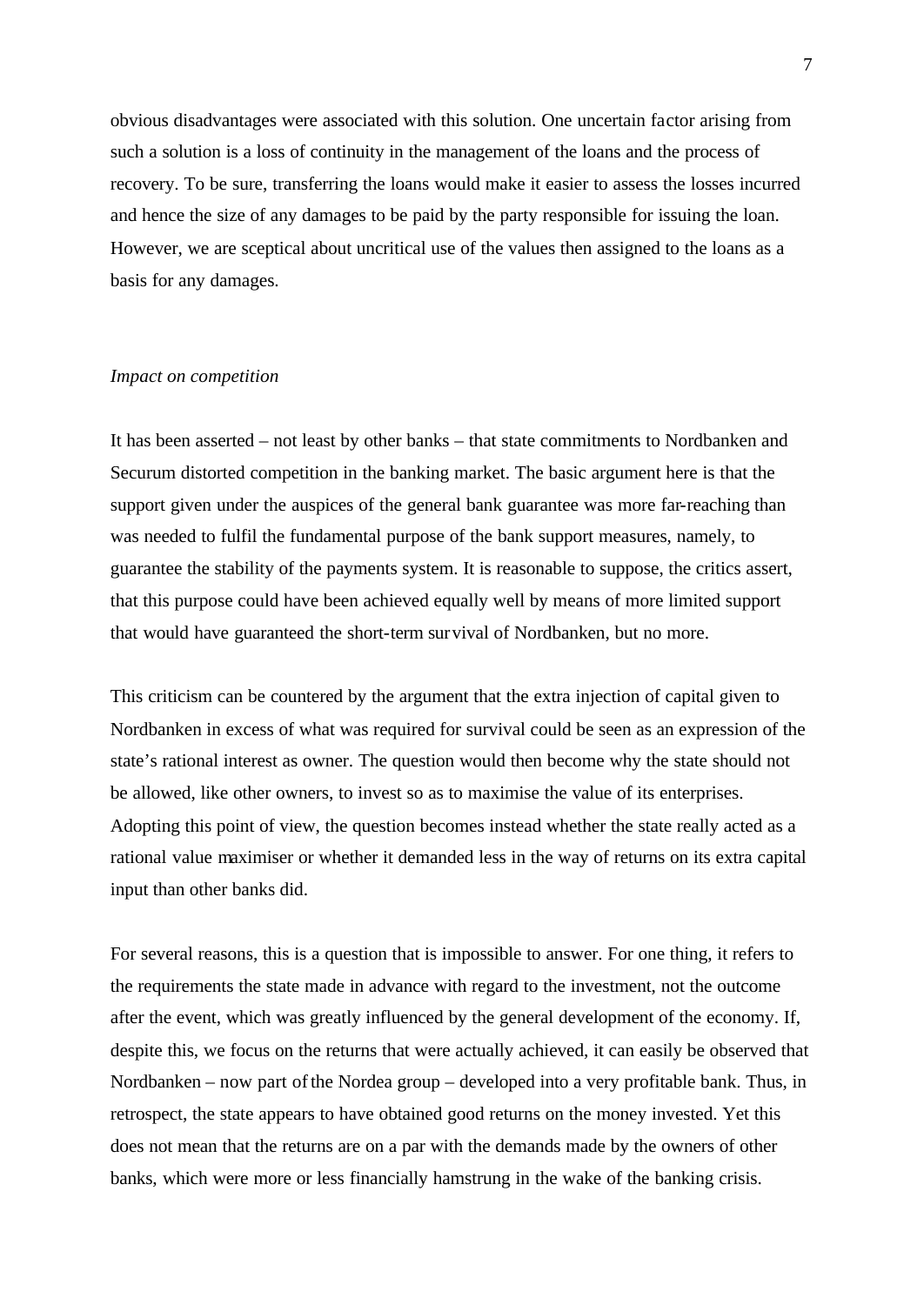Consequently this does not answer the question as to whether the resources invested in Nordbanken gave better returns than equivalent resources invested in other banks.

Even if we tend towards the conclusion that the efforts made by the state on behalf of Nordbanken were the expression of a rational shareholder's interest, this does not imply that they were neutral from the point of view of competition. Here we may note, firstly, that in the short term these efforts probably had a favourable impact on local competition in the Swedish banking market, by enabling Nordbanken to remain on the scene as an independent actor. This conclusion applies at least if the alternative would have been a takeover of the bank's operations by its domestic competitors.

A more interesting question, however, is how the injection of capital into Nordbanken affected the structural transformation of the banking market in the Nordic countries, i.e. the impact on competition in a longer-term perspective. It is clearly apparent that the ample injection of capital made it easier for Nordbanken to play a leading role in this process. However, it is not easy to arrive at any very definite opinion about the resulting effect on competition in an increasingly international banking market.

The question we have discussed above is whether the result of the state support influenced competition in the banking market. Another angle is also possible. What impact does the fact that the state props up an actor that has failed have on dynamic competition in the market? In so far as historical results are of value in assessing future efficiency, this support has of course prevented resources from being redistributed from less to more efficient actors. The state has obstructed the process of creative destruction that is generally regarded as a key point in an efficient market economy. At least as long as the state remains one of the owners of a major bank, it is therefore more important to ask what signals this process sends in the event of future banking crises, than to attempt to assess Nordbanken's efficiency compared with other banks.

The question of the impact of the bank support on competition must also be weighed up in the light of the legal status of the support – both when it was introduced and in the event of introduction of similar support today or at some future time. The competition law that was in effect when most of the investments were made in Nordbanken was completely devoid of regulations on state support. The same thing is true of the law that entered into force in April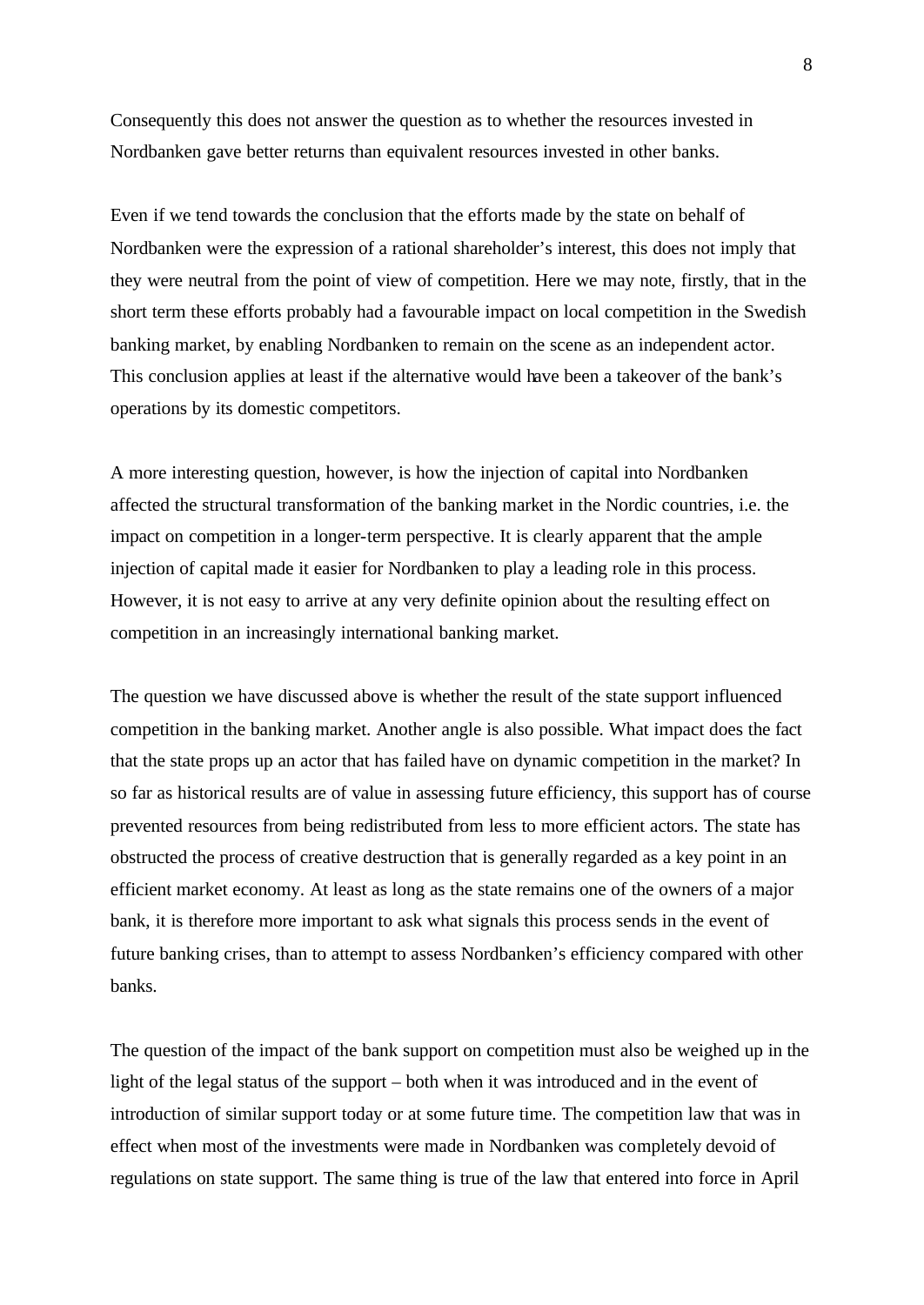1993. In preparing the new legislation, however, the question of the conceivable effects of state support on competition was discussed for the first time in Swedish law, though the law was not considered applicable to bank support. Nor was the Bank Support Authority able to use the 1993 *Act on State Support for Banks and Other Credit Institutions* to tackle the issue of bank support in this case, since the support had been advanced before the regulations had entered into force. When the general bank support package was introduced at the end of 1992, the issue of the neutrality with respect to competition was raised in the Riksdag. Although statements were made pledging that this support would not be allowed to affect competition and that it should be tied to repayment requirements, these statements had no significance in practice.

However, since Sweden joined the EU the situation has changed and we now have competition legislation in line with EC competition law. How, then, would the investments in Nordbanken have been judged under EC law? In all likelihood, the EU Commission would have deemed the support to Nordbanken to be the type of state support that could have been open to attack by the EU. This has been the outcome in a series of other similar cases, such as the support given by the French state to Crédit Lyonnais. Having said that, on our assessment, the support could have been allowed if it appeared reasonable relative to the seriousness of the crisis, in other words, if it was designed taking into account the principle of proportionality. A highly probable outcome would have been that Sweden would have been compelled to discuss the situation with the Commission, which would have granted an exemption for the state support but would have made this exemption conditional on Nordbanken selling off parts of its healthy operations. This has been a common procedure in applying EC competition law. The bank receiving support would thus be forced to sell parts of its healthy operations to competitors to compensate and correct for the effects of the support.

Whether Nordbanken benefited from the bank support is a question that is only indirectly connected with Securum. After all, it depends on the volume of funds injected into Nordbanken, including the price paid by Securum for the loans that were taken over. On the other hand, this has little to do with the principle of establishing an independent asset management company or the amount of capital this company was given. However, it is conceivable that the fact that Securum was given so much capital may have affected competition on markets other than the banking market. Securum and its subsidiaries were of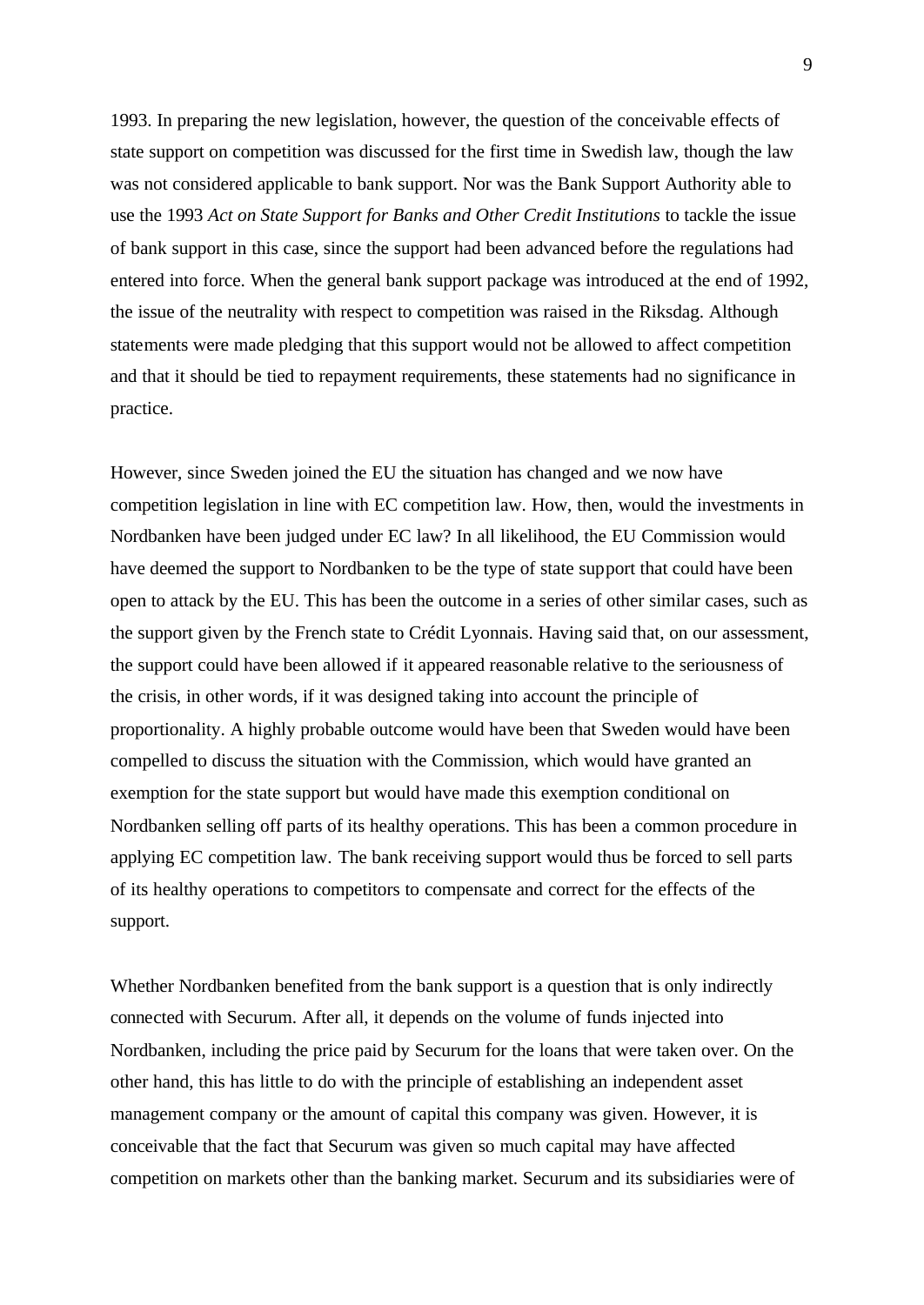course very active on the property market and some industrial markets. Backed up by a large amount of equity, deriving from the bank support, there was nothing to stop Securum from buying up competing companies. There have been examples of criticism directed against Securum for this very reason.

3 How was the idea of an asset management company implemented?

We have seen that there are strong reasons for establishing a special asset management company, assuming that the winding-up of the loans should be allowed to take a considerable time. The management of Securum was given a great deal of freedom in drawing up company policies. The company was also provided with very considerable financial strength. Bearing this in mind, let us now attempt to sum up our view of how Securum was organised and managed.

#### *Managing an asset management company*

The state, as owner, entrusted the affairs of the company to a board and a managing director, simultaneously denying itself the option of direct participation in organisation and economic management. To exaggerate only slightly, it could be said that this set-up "created" the classic shareholder-management principal agent problem, a problem that arises when a professional management team (with no shareholdings of its own in the company) is appointed to make decisions, while the shareholders solely contribute capital and hence risk-taking. Ownership and control were separated.

The state did not assume the role of an active owner. Nor can it be said that the capital market exercised any restraining effect on the management of the company. Generally speaking, the need for external funds can impose discipline on the management, but the executive of Securum had no need to worry about these considerations. This generated considerable leeway for action by the executive, which was also given substantial scope to take initiatives of its own without the interference of a "strong owner". The advantages this may have entailed need to be set against the risk of the management – which possessed the power but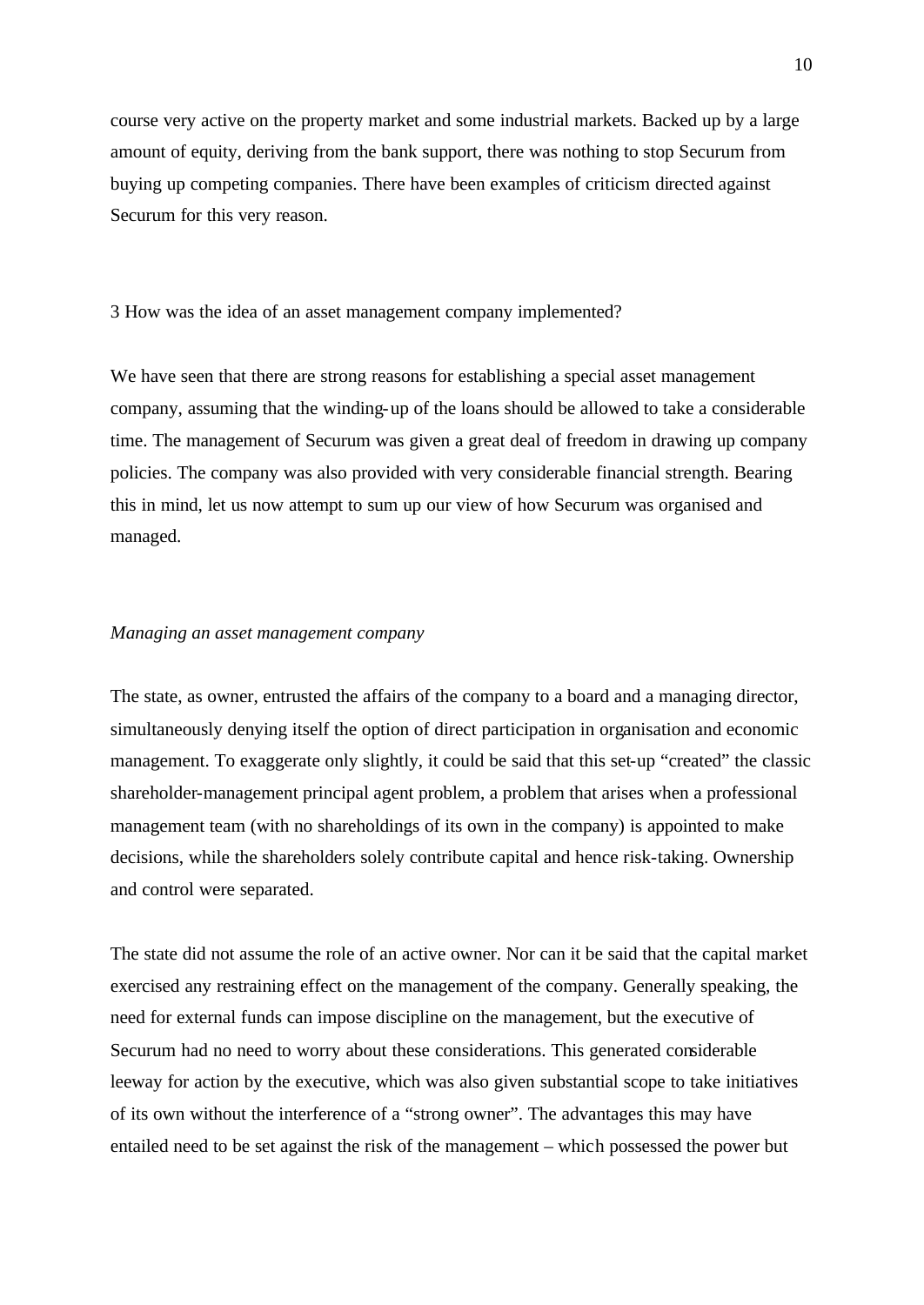did not bear the economic consequences of its decisions – allowing itself to be guided by interests other than those of the owner (the taxpayers).

A corporate governance of this kind thus paves the way for conflicts of interest between the owners and management, and extensive theoretical and empirical writings demonstrate that such conflicts can be detrimental for the firm value. One of the most common agency problems is empire building – self-serving actions taken by managers to maximize firm size rather than market value. Management may also have a different attitude towards risk than the shareholders, and the time frame of management can deviate from that envisaged by the owners. In the case of Securum, the most obvious fear was that management would let the company become a growing state conglomerate rather than seeking to wind up affairs swiftly.

To mitigate costly conflicts of interests there might be a need for compensation contracts that align the interests of management with those of the owner. Such contracts should be designed so as to bring the planning horizon employed by the management and its attitude to risk into line with those of the shareholders, while giving management an incentive to use the resources of the company in the best possible manner.

The fact that Securum's assignment was to be carried out within a limited period of time was an additional complication. An organisation of this kind, in which appointments are by definition for a limited period, makes special demands on both personnel and pay policies. The employees could hardly be motivated by the prospects of an in-house career at the company. In such a company, the methods needed to motivate staff may differ from those used in companies whose operations are to continue on a more permanent basis. Linking performance to some form of bonus is one way of maintaining motivation levels among the staff for the planned duration of the organisation.

The idea of introducing incentive programmes for employees at different positions in the company encountered a lack of understanding on the part of the owners. The state had brought in a form of corporate governance that particularly called for such solutions but was unwilling to take the consequences. The board of Securum first discussed a proposal from external consultants concerning incentive programmes as early as November 1992. This proposal emphasised that incentive programmes were an important element in organising an asset management company. The board, however, was not wholly positive to such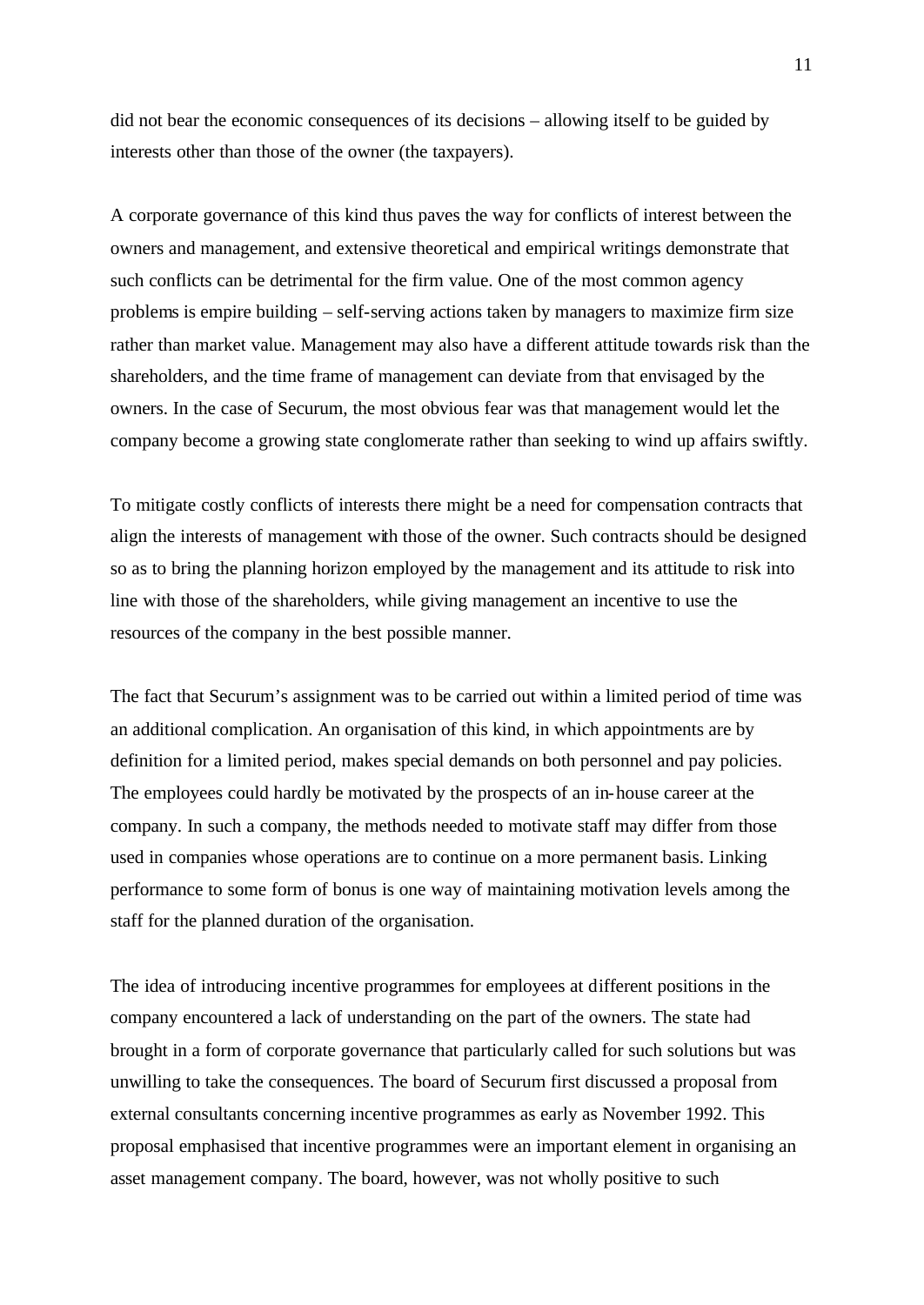programmes and the statement was made that "as a matter of principle, no promises should be made regarding bonuses".<sup>1</sup> Nothing more seems to have been said about the issue until autumn 1993, when the need to bring in some form of performance-related compensation for Securum personnel was brought to the fore once more. A limited programme of incentives was not introduced in Securum Finans until spring 1994, when a large proportion of the loan stock had already been liquidated.

Similarly, there was little understanding on the part of the company's owner of the need to attach people in leading positions more securely to the organisation. To be sure, at mid-year in 1994, the chairman of Securum's board considered that he had received a mandate from the state secretary at the Ministry of Finance to draw up a proposal for ways of offering leading staff at Securum solutions that would attach them more closely to the group. However, it is clear from the subsequent debate in the press and the chain of events that led to the resignation of the chairman, that there were communication problems between the management of Securum and its owners, the Bank Support Authority and the Ministry of Finance.

In view of the great independence enjoyed by Securum and the limited role played by appropriate bonus systems, it is particularly interesting to study the manner in which Securum performed its tasks.

### *Liquidation of loans*

Securum started out with a massive portfolio of loans in default as its most important asset. The book value of this portfolio came to some 50 billion kronor, the number of companies in the client register to about a thousand. The companies concerned were highly insolvent. The task was to determine whether and how firms could be reorganized with respect to both operation and financial structure and re-emerge as a going concern.

It was important to act quickly. A drawn-out solution to the financial problems of the companies would have been very expensive, as companies with a high degree of debt and looming payment problems often are unable to focus on key operations and investment decisions. It was not to be expected that the owners of the companies – with very little capital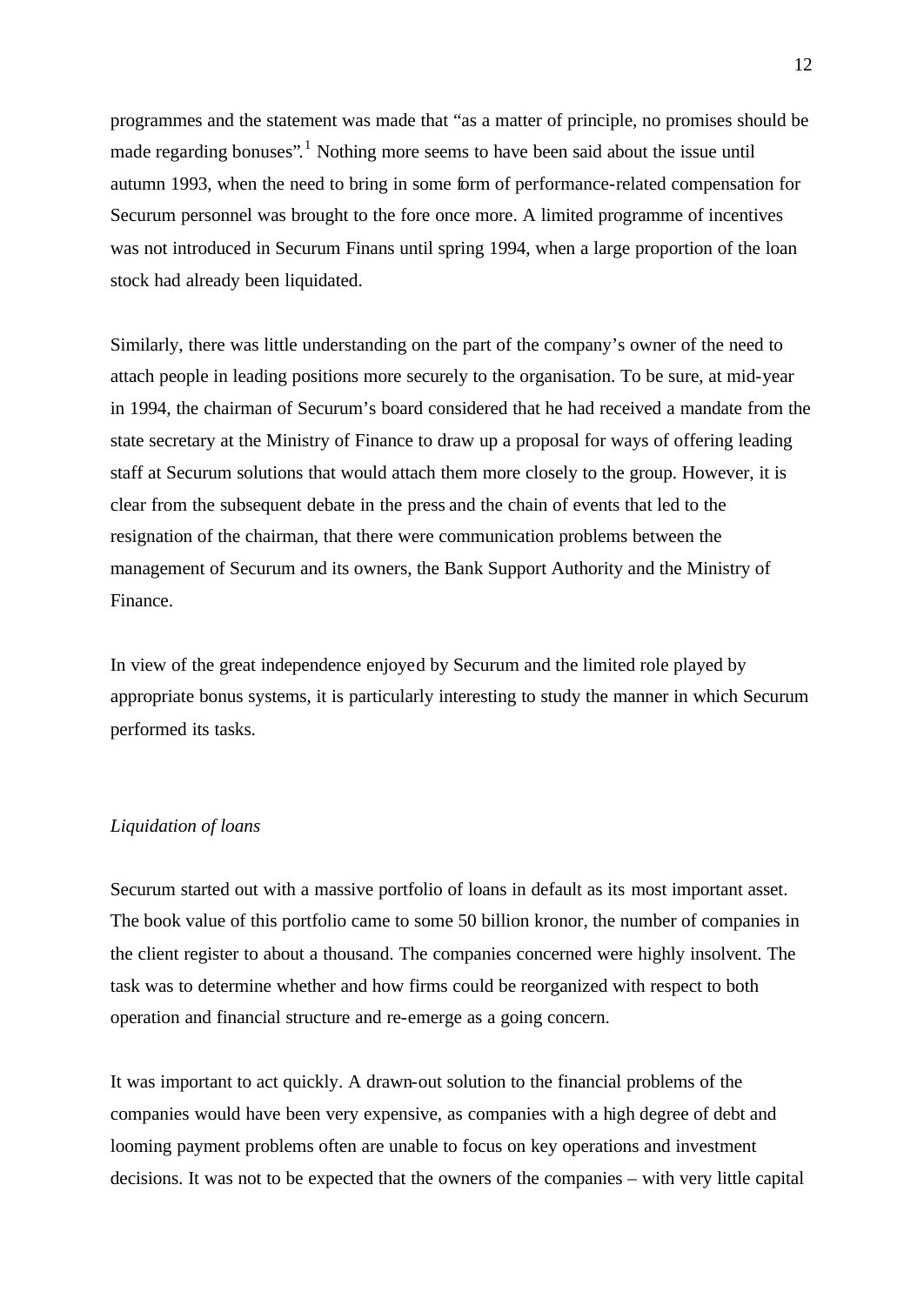at their disposal – would undertake profitable investments or even cover the day-to-day costs of maintaining their properties, since part of the profits would accrue to Securum and other creditors.

Moreover, there was reason to believe that the owners would stake their resources in risky projects, as the profits gained in the event of a favourable result would benefit them, while Securum would be saddled with the losses if the project turned out unfavourably. There were further reasons for minimising the period for which the fate of the companies was uncertain. Dealing with financial problems had become the owners' principal concern, while their real business operations had been neglected. Key personnel had, perhaps, departed for more secure employment and customers turned to more solvent suppliers, particularly if the products were associated with guarantees or other future service.

For all these reasons it was important to act quickly, and Securum did so. By the mid-point of 1994, large segments of the loan portfolio had been wound up. Of the 790 Swedish limited share companies in Securum's client register, 70 per cent were declared bankrupt or liquidated. More than half of the bankruptcies and liquidations occurred before the end of 1992/beginning of 1993, at which point Securum passed into direct ownership by the state. Though 70 per cent may sound like a very high proportion of bankruptcies, this has to be seen in the light of the very poor condition most of the companies were in when their loans were transferred from Nordbanken.

The average company in Securum's client register had a rate of return on total assets of 3.5 per cent, a figure that has to be regarded as far from sufficient to cover the returns required by lenders and owners. In addition, the great majority of these companies had a very high debt/equity ratio and their financial position was weak in other respects too. All in all, these indicators suggest that the probability of a typical Securum company becoming insolvent was in excess of 90 per cent. Even taking this conclusion into account, our analyses show that a relatively high proportion of the companies belonging to Securum's client register were declared bankrupt, compared with other companies with similar profitability and in a comparable financial situation. This conclusion holds even if we exclude the many bankruptcies that occurred before the commitments were formally transferred to the independent Securum in January 1993. Nevertheless, Securum appears to have pursued a consistent strategy for the liquidation of loans. Companies with low profitability, unpaid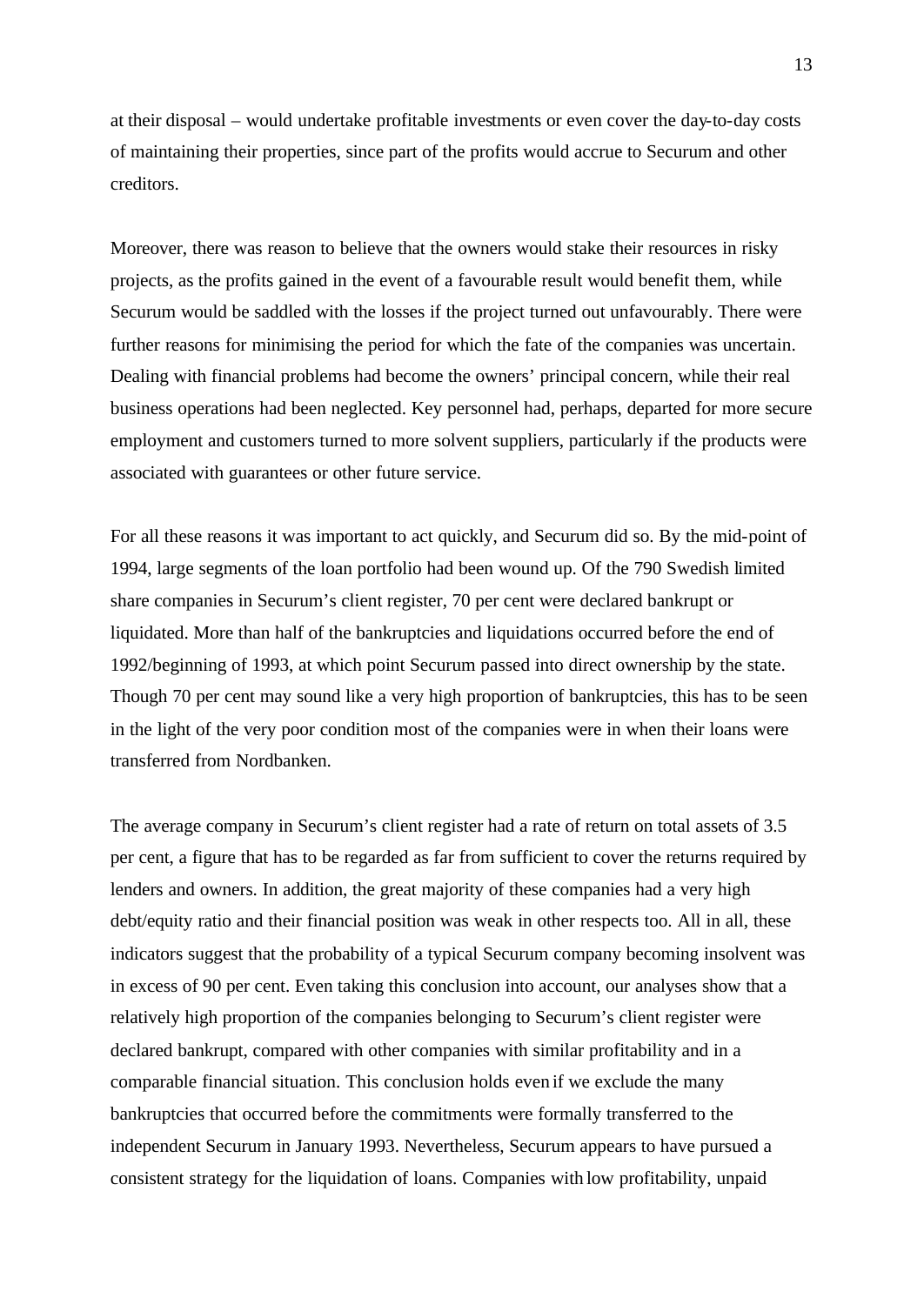interest, a low interest coverage ratio, a high debt/equity ratio and no "track record" filed for bankruptcy. The other companies were reorganised.

Thus, there is some foundation for the view that Securum companies ran a greater risk of bankruptcy than others, even though fairly marginal effects are involved. Moreover, since the number of companies in crisis was so large, it is impossible to rule out the possibility that individual companies that fell into Securum's hands were automatically classified as companies in crisis and that the situation of these companies deteriorated as a result of a loss of confidence in the company on the part of suppliers, employees and clients; ending up in Securum's client register may have caused the indirect costs for their bankruptcies to soar. However, we have no reason to believe that this was a common phenomenon.

In some cases Securum had good collateral for its loans. Did this influence the way Securum acted? Conflicts of interest between creditors with different priority rights are known to affect the chances of reorganisation. Creditors holding collateral may have an incentive to demand bankruptcy, even though the company is viable and other creditors, in common with the owners, would obtain a better expected result from reorganisation. In particular, this is the case when the value of the collateral at bankruptcy nearly coincides with the amount of debt. In such situations, a creditor holding collateral has nothing to gain and much to lose if the company continues to operate. However, we find no evidence of Securum preferring bankruptcy or liquidation to reorganisation in cases where the value of the collateral was close to the value of the receivables owned by Securum.

Since reorganisation is a better alternative than bankruptcy for owners and management, it is no surprise that Securum has been criticised for taking too hard a line. After all, the old owners lost all influence when the firm filed for bankruptcy. The two alternatives have been viewed in the public debate as fundamentally different. According to the popular view the focus on the survival of the banks entailed a high price for companies and a severe blow to employment. What basis really exists for this view?

Bankruptcy and reorganisation are alternative methods for solving the problems that arise when a company has become insolvent. For companies that lack future prospects there are few options other than to sell the company's assets within the framework of a bankruptcy. Viable companies, on the other hand, can be given a chance to continue their activities via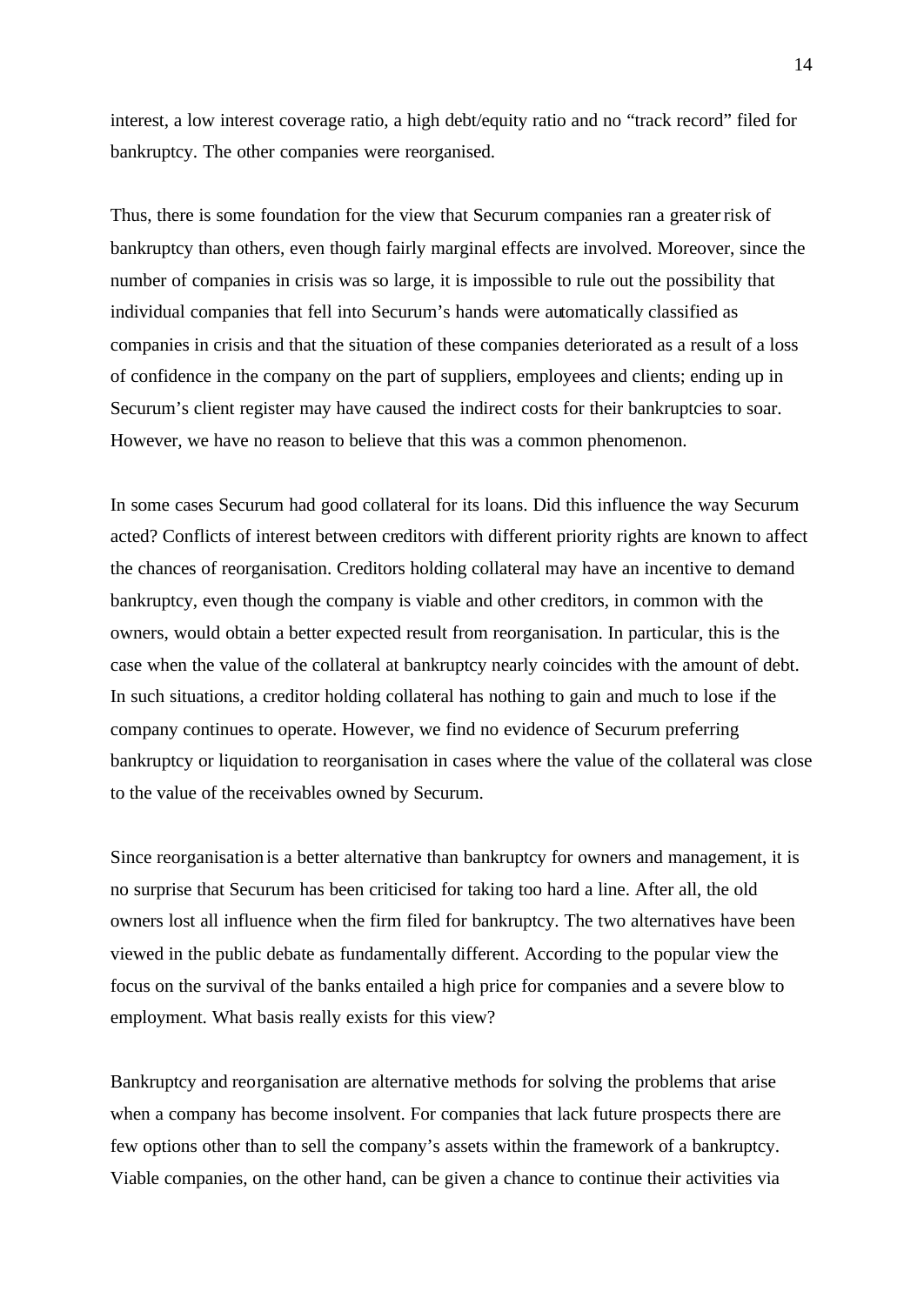either bankruptcy or reorganisation. Bankruptcy therefore does not always mean that a company's operations are wound up. On the contrary: bankruptcy is a common means of enabling companies to continue. The main bulk of companies that file for bankruptcy are sold to a buyer who then continues to run the company. This applies to many of the companies in Securum's client register. They quite simply lived on after their bankruptcy, though with new owners. The companies as such can hardly have fetched a high price. Nor is it easy to see any severe blows to employment. Instead it was the former owners who had to take the blow.

In practice it is not so simple to determine the value of a company's assets and as a result a company's owners and management can need time to be able to investigate whether there are other financers who may step in. One way of giving companies time to explore their financial position is to temporarily protect the company from its creditors. If a problem did exist of too many bankruptcies during the financial crisis, with owners being forced to abandon their companies because of excessive intervention on the part of Securum and other creditors, it might be conceivable that the Business Reorganisation Act will mitigate these difficulties in future times of crisis. Under this Act, which entered into force in 1996, the enforcement of claims on a debtor is fundamentally prohibited for the duration of a company reorganisation, and as a general rule, bankruptcy proceedings cannot be instigated against the debtor company during reorganisation either.

Would the course of events have differed if this legislation had existed during Securum's lifetime? We do not think so. The new Act appears to be a failure. The number of companies reorganised along the lines now set out represents a very small proportion of the bankruptcies. Perhaps we should be grateful for this. A number of studies carried out in countries that have elaborate reorganisation legislation, such as the United States, show that many companies that should have been liquidated have been reorganised instead.

### *The turn-around of Securum firms*

After the loan liquidation phase, efforts focused on measures aimed at generating value in the various asset-holding companies. What measures were taken, and how successful were they? One of the foremost problems of the companies that were taken over was that their former owners lacked the financial resources required for long-term ownership. Most of the industrial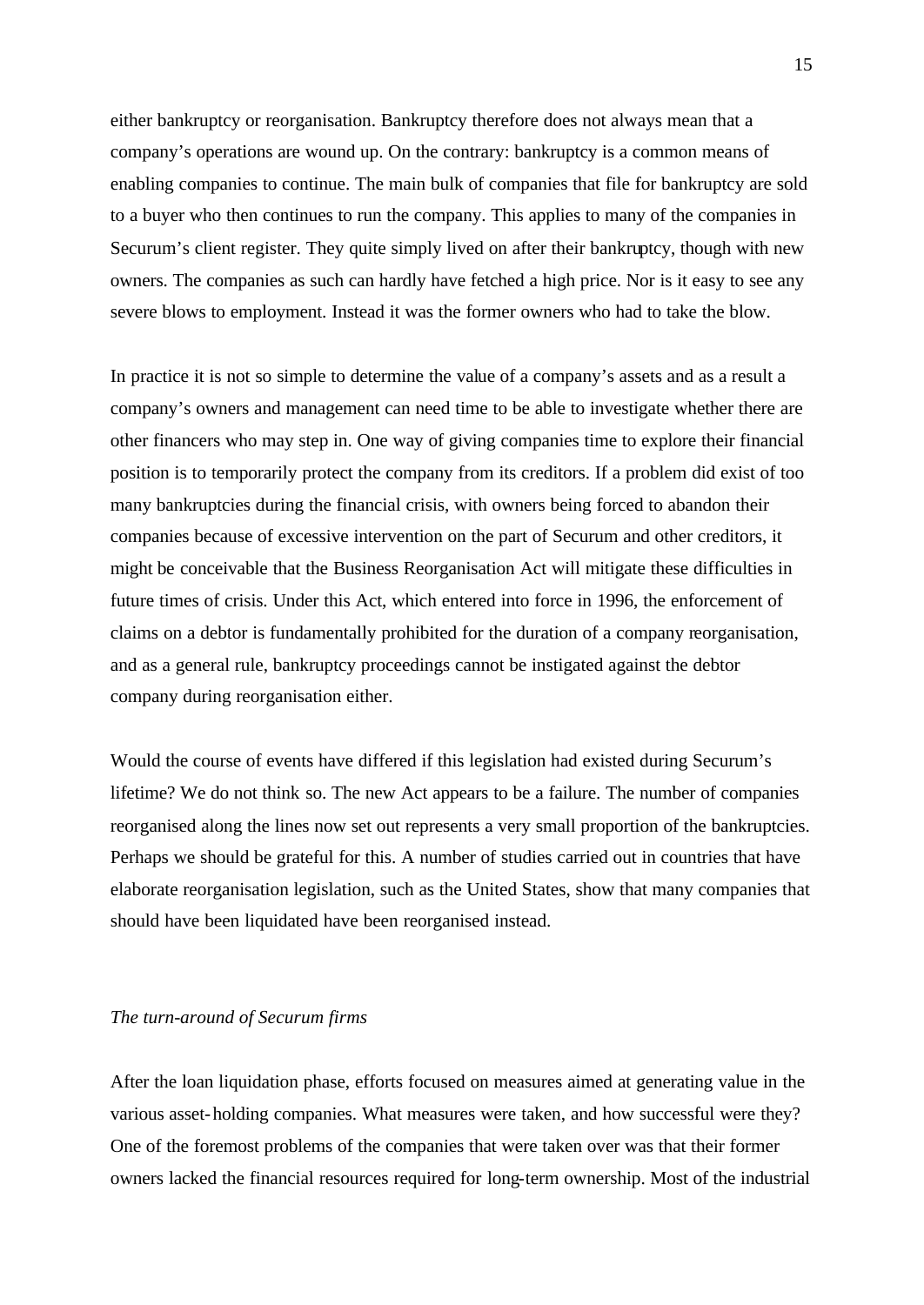companies had had such large-scale financial problems that the owners had been unable to devote sufficient time to the business. Where the properties were concerned, in some cases maintenance was so overdue that immediate investments in management and maintenance were essential. The asset-holding companies therefore focused their efforts on restoring an efficient financial and operating structure in the companies so as to enable energies to be redirected to their real business activities rather than their financial problems.

The restructuring measures encompassed both the activities and organisation of the companies and their financing. In many cases the organisational structure of the companies was changed, e.g. by replacing the managing director and making sharp adjustments in the composition of the board. One step in changing the financial structure was to reduce the debt/equity ratio, with Securum acquiring a substantial share of ownership of the company – in most cases, a majority of the shares. Most of the companies were owned by the management prior to restructuring. In cases where the old management remained in place but had been deprived of ownership, there was a risk of an adverse effect on management incentives. To counter this risk, various bonus systems were introduced for the management of many of the companies. At Addum and Borgkronan, for example, the managers were commonly given the option of buying back parts of the company.

The asset-holding companies were reorganised in various ways by mergers, acquisitions and sales of assets. In addition, extensive measures were taken both to improve productivity and product development and to adjust prices and product quality. The negative leverage effects deriving from insolvency ought to disappear if a new owner with strong capital resources takes over. The restructuring and new management forms given to companies ought similarly to lead to improved results. Were these expectations fulfilled? In some cases like Kramo and Daros the results improved dramatically, and even though not all companies were able to display such major improvements, our studies indicate that most companies reported improvements relative to other companies in the industry as soon as a couple of years after their reorganisation. The impact of restructuring on results has been sustained in some of the companies even after Securum has wound up its operations.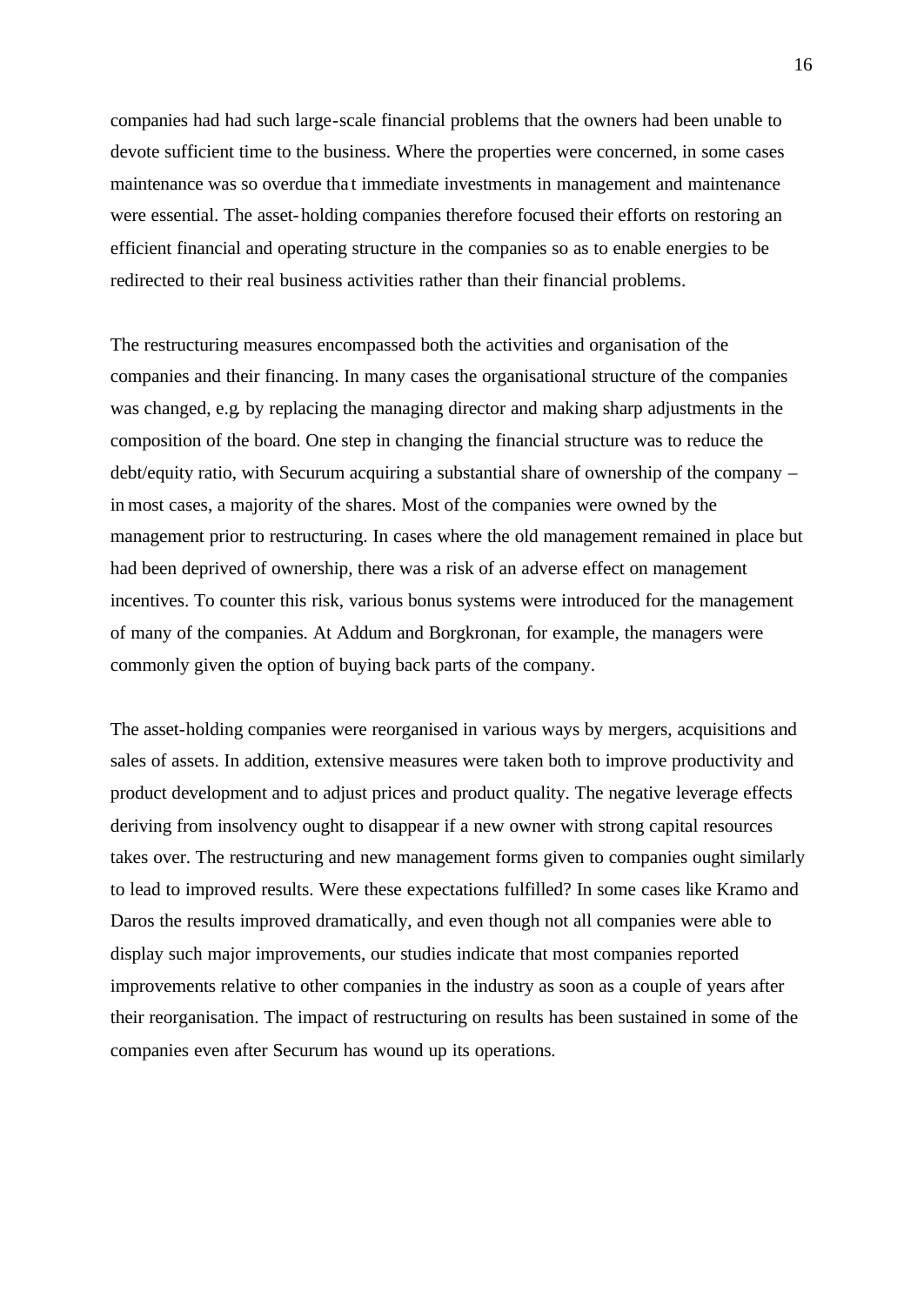## *Liquidation of assets*

It is unclear exactly how long the state originally imagined Securum would continue with its activities. The capital allocated to Securum, however, was calculated on the premise that liquidation of the assets could take a long time. The idea was that it should be possible to continue operations for a period of up to 15 years, even given negative assumptions about price trends for the company's assets.

As time passed, at different junctures – both before and after the problem commitments had been reviewed – the owner expressed the wish that the winding-up of the group should take place over a shorter period; a period of five years was mentioned. Nevertheless, there seems to have been some uncertainty about the issue of how much time the Securum group had at its disposal, and communications with the Ministry of Finance about this issue seem to have occurred in part via the media.

It emerges from the minutes of a Securum board meeting that the issue was "[brought] to a head" by statements by the state secretary at the Ministry of Finance to the effect that five years ought to be perfectly sufficient for winding up Securum's portfolio of loans.<sup>2</sup> As early as September 1995, i.e. less than three years after Securum had started its activities in earnest, the board of Securum presented a proposal to the effect that the group should be wound up by mid-year 1997, a timetable that was subsequently adhered to. Liquidation of the assets had already begun on a small scale in 1994 and 1995, but the pace was now stepped up during 1996 and early 1997. This process involved individual companies or properties, but also, in some cases, sales of large corporate groups either by launching them on the stock exchange or by private placements.

Securum's task was to sell the assets at the best possible price. Since most of the assets consisted of real estate, the consequences for the property market were also to be monitored. Was the right time profile chosen for the sales? Was the right method chosen for the sales? Did the assets fetch the best possible price given the choice of sales method?

The majority of the property sales – approximately 60 per cent – went through in 1997 and a further 25 per cent in 1996. The point in time selected for the sales is open to question, in the light of the price trend for property and property shares: in the following years, after all, both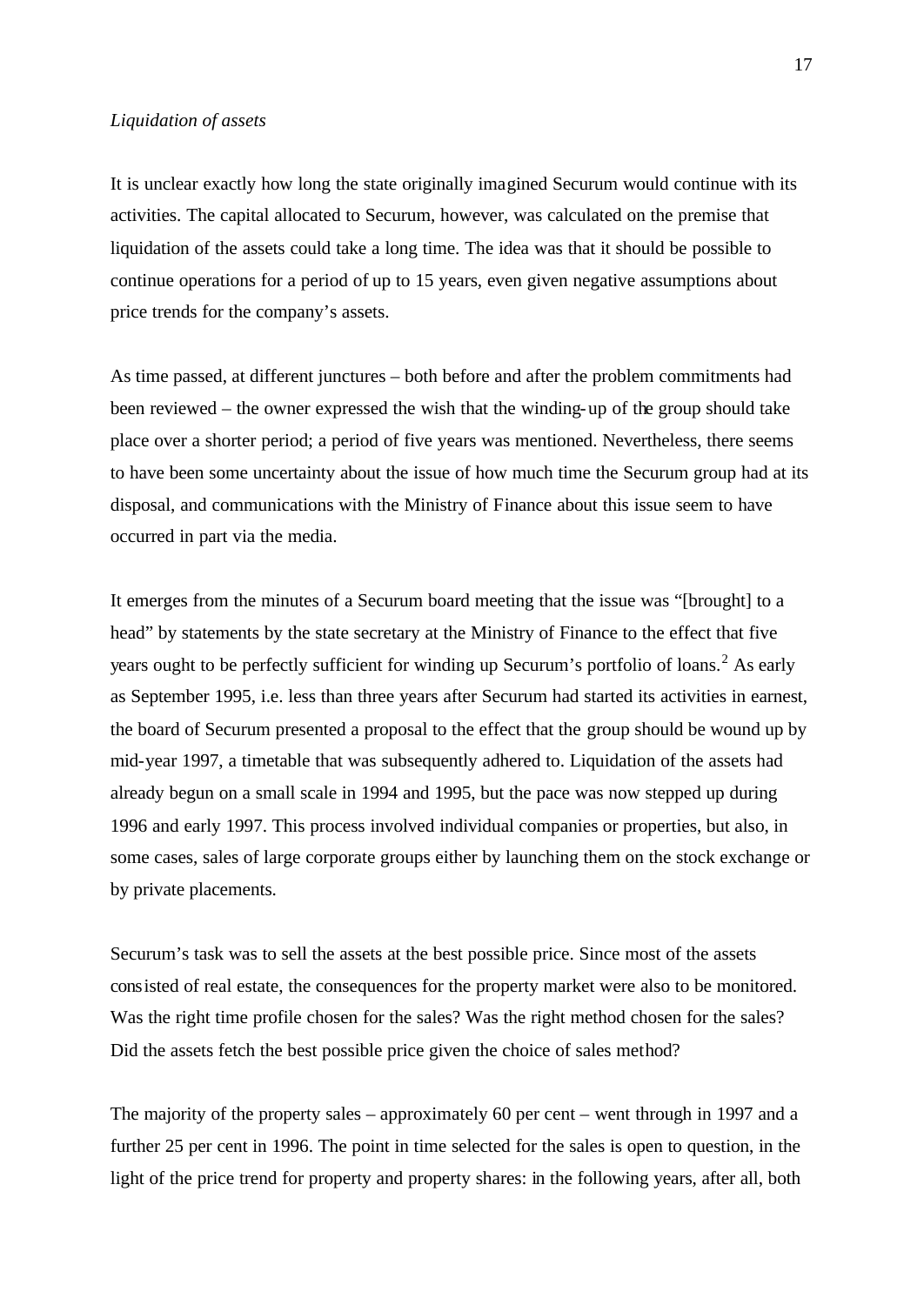property prices and stock exchange prices went up. In retrospect it is easy to say that the economic outcome for the state would have been better if the properties had been sold later.

The sale of Norrporten as early as 1994, for example, when the price level had only risen marginally from the bottom point recorded in 1992, must therefore be motivated by arguments other than a belief that the sale was being made at the best price. In 1996 and 1997 it was no longer equally obvious that the price level was below a long-term equilibrium position. At the risk of being accused of benefiting from hindsight, we still assert that the odds of continued price rises were still so good in 1997 that a somewhat more prolonged process of liquidation would have been reasonable.

Was the right method chosen for selling property? The pieces of property could be sold one at a time, they could be lumped together into bigger packages, or whole property companies could be sold. Securum used all three methods, but the larger sales of the stock of properties occurred by selling off whole property companies. Given the choice of sales unit, there were two alternatives: on the one hand, some form of auction procedure, or on the other hand, a direct sale after negotiations with one or more potential buyers. In Securum's case, there were no auctions at all, neither for individual properties nor for shares in property companies.

The methods used by Securum for selling properties therefore differ from the methods used in the United States, where the Resolution Trust Corporation, RTC, sold single properties, piecemeal or in packages, but not companies. To a certain extent, RTC also used auctions of varying design. In our assessment, Securum's choice of methods was sensible, at least if the intention was to prevent the liquidation dragging on over a long time. There can be no doubt that it would have been difficult to sell large stocks of properties in Sweden piecemeal, without depressing price levels. A stock exchange introduction, on the other hand, made it possible to sell a large stock of properties without much effect on prices, because this was a means of reaching a broader circle of investors, including investors who had no interest in owning properties as such. Particularly in a situation where a number of the traditional actors on the property market were still wrestling with liquidity problems, this may have been a significant factor.

But why did Securum avoid using auctions for some of its properties, in spite of the positive results experienced in the United States? It might be possible to make the case that the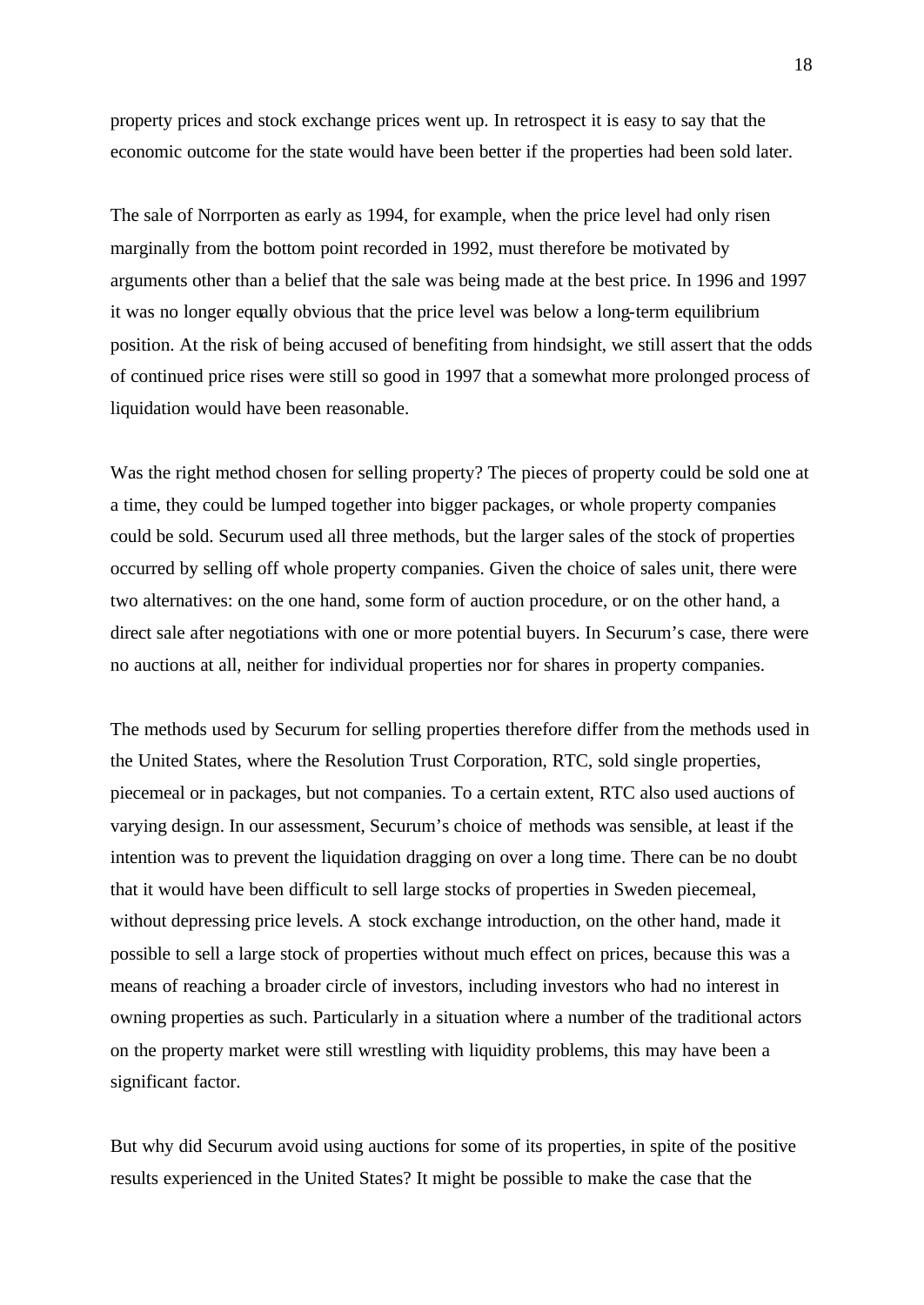prospects of a good result in an auction were less good in Sweden, as the circle of potential buyers would be so much smaller here, which might open the door to collaboration between buyers aimed at keeping prices down. The auction form might also make it more difficult to put together suitable packages of properties with a view to attaining better prices. Instead, Securum chose to sell individual properties and packages of properties following direct negotiations with selected potential buyers.

The question may be asked whether the shortening of the time frame that was set after a couple of years was reflected in a tendency to sell properties at low prices. Did Securum obtain reasonable prices in connection with piecemeal property sales? How did these prices compare with the prices prevailing in the property market otherwise? Here our analyses suggest that the prices in sales by Securum were somewhat lower than the prices in the market in general. Our analyses take into consideration the fact that properties sold in package deals generally fetched particularly good prices, with a price premium of close to 20 per cent.

Securum was also an actor on the stock market and carried out five stock exchange listings, four in Stockholm and one on the London Stock Exchange. Three of these listings were related to the property market. The initial public offerings carried out by Securum led to the realisation of substantial asset values, but they account for less than half the assets disposed of. Did Securum get as much money as possible out of its five public offerings?

Stock exchange launches are generally carried out at a slightly lower price than the rate established when the shares begin to be traded on the exchange. In the case of Securum's listings, however, the rebate was on average slightly negative, i.e. the shares were sold off at a premium, which is unusual in connection with new stock exchange listings. The aggressive initial pricing may be attributable to the strong position Securum occupied when the bid price was set in negotiations with the investment banks.

Norrporten was undoubtedly listed on the stock exchange at a poorly chosen time. Considering the obvious uncertainty prevailing on the market at the time, Securum ought to have postponed the public offering. This view, moreover, was argued by Securum's advisers but to no avail. It was probably a complete mistake even to consider listing Norrporten – at the time a brand new establishment – on the stock exchange. We have shown not only that the management in general was well aware that this was the wrong time to choose, but also that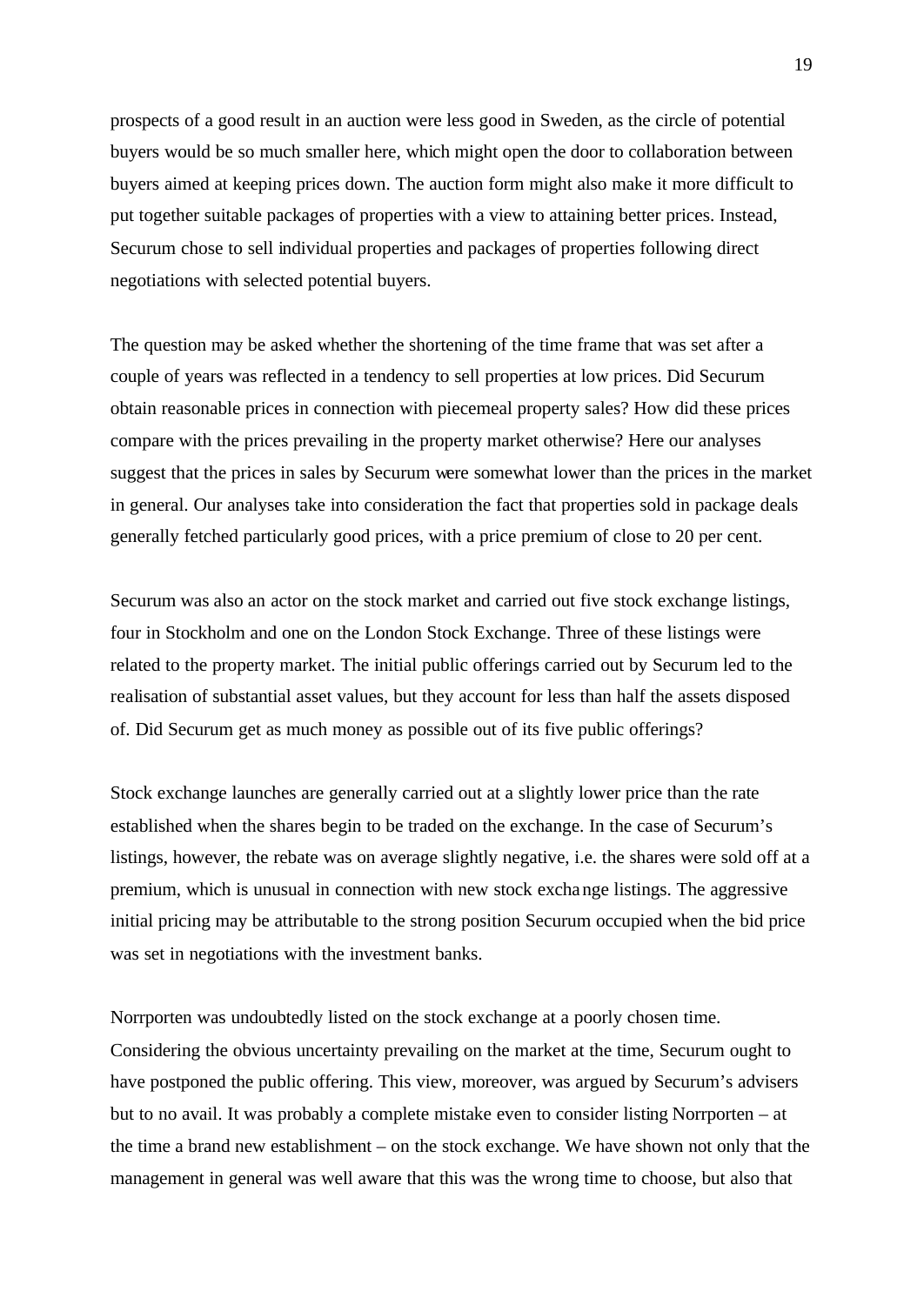the profits could be expected to turn higher in the coming years because of measures taken by Securum. Consequently, Norrporten could have obtained a higher valuation at a later point. It is possible that political factors, and a need to show a willingness to sell assets, played an important role in the timing of Norrporten's introduction on the stock exchange.

The listing of Castellum on the stock exchange, in contrast, was initially delayed because of market turbulence and was not carried through before market conditions had improved. Here it can be noted that the sale could have been carried out at a price 18 per cent higher than the rate at which it was finally listed. Securum would then have obtained more money and sold a further 10 per cent of the company, the total effect amounting to 315 million kronor at the time of the stock exchange listing.

It is possible that Securum could have raised more money, but it has to be remembered that the public offerings carried out by Securum were not the only sales considered by the Swedish state and that they make up a relatively minor part of the total value of potential future privatisations. At the time in question, for example, the idea of listing Telia on the stock exchange began to be considered. It was estimated that if the Swedish state were to list Telia on the stock exchange, its value alone would be 15–20 times higher than that of all the companies listed by Securum on the stock exchange combined. There were a number of other candidates for privatisation besides Telia (e.g. AssiDomän, SAS, Vasakronan, Vattenfall, etc.). Bearing this in mind, we believe it was probably wise not to be too aggressive and thereby jeopardise the far larger values that might be at stake in future privatisations.

4. What was the effect on the bill to taxpayers and society?

A natural question, which many people ask themselves, is how much the banking crisis cost the treasury. A second, equally natural, question is what influence Securum's operations had on the cost.

In answer to the first question calculations have been made according to which the total cost to central government finances of combating the banking crisis amounted to 35 billion kronor. An answer to the second question has been given in the report in which Securum presented an account of its activities after concluding its mission. We read there: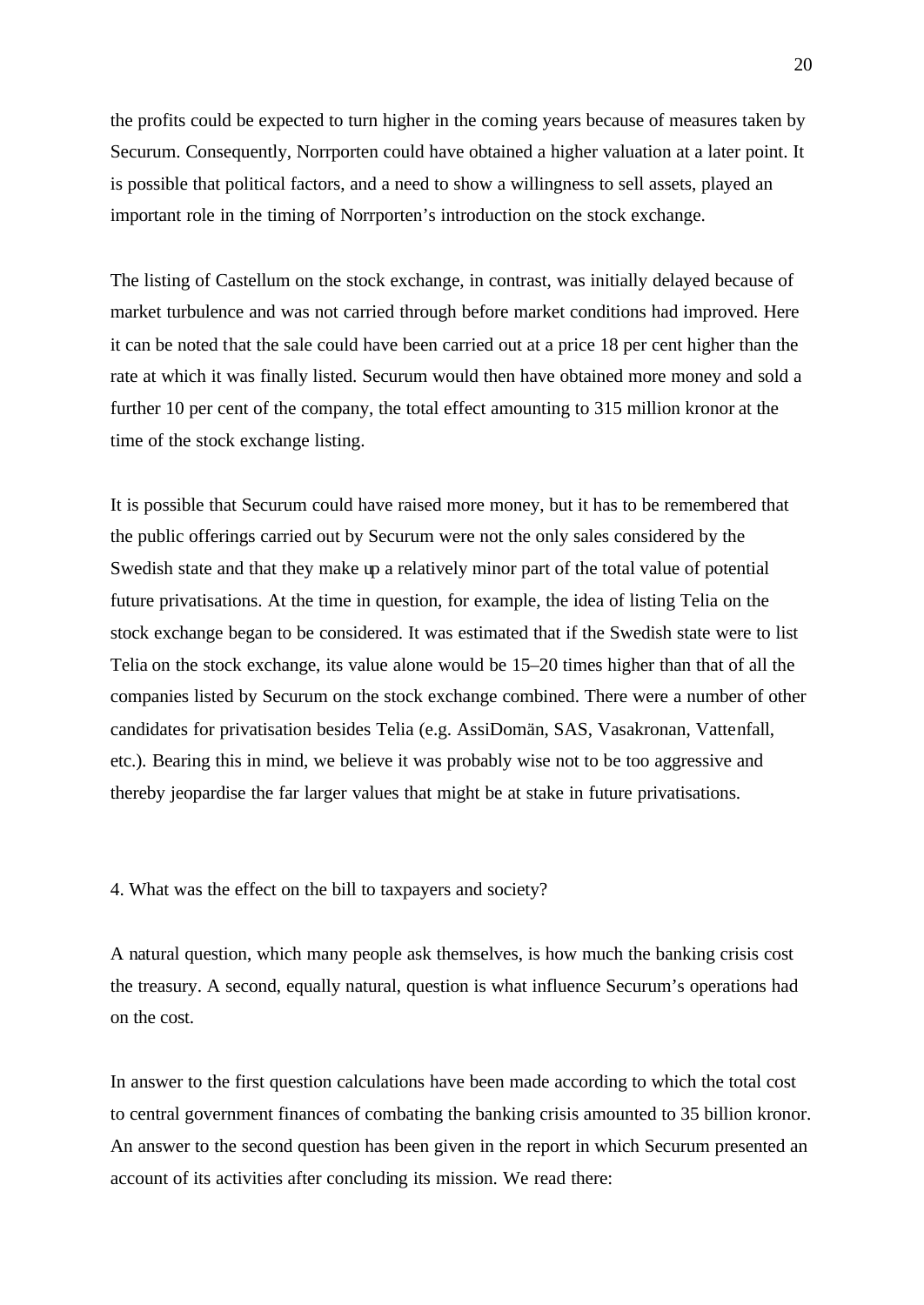The financial results achieved by Securum, including Retriva, can now be summed up. In total, the companies were capitalized with equity of SEK 27.8 billion, which was expected to be consumed over the course of the project. The capital was intended to cover anticipated, deferred credit losses and current deficits, primarily interest expenses, until the assets were divested. … Now that the Securum project is reaching its conclusion, nearly 14 billion more will be paid back. The cost to taxpayers of the financial crises has therefore been reduced significantly compared with what had been expected when the crisis was at its worst point.<sup>3</sup>

One way of interpreting these figures is that the state expected the bill to come to 49 billion kronor, whereas the actual total was "only" 35 billion. This interpretation, though, builds on the assumption that the state really expected all Securum's capital to be used up, whereas the fact of the matter was more likely that the amount of equity provided was generous enough to suffice even if developments turned out as unfavourably as possible. In that case, the repayment of 14 billion kronor is a result that needs to be compared with what could have been feared in the worst case, and therefore says little about how well Securum was run. After all, it is obvious that how much it was possible to repay depended on general economic developments. By this standard, the outcome would have looked less impressive if the general assessment of the economic trend had been more positive when the project started (and Securum had accordingly been allocated less capital) or if the dramatic cut in interest rates and economic recovery that occurred in the course of the project had failed to materialise. Another reason why playing with total figures means relatively little is that the time frame is rather arbitrary. For example, it would be easy to turn a negative figure of 35 billion into a positive number by extending the final date for the calculation from 1997 to 2000.

The analysis of different aspects of Securum's operations that we have presented here furnishes arguments for a different and – in our opinion – more interesting way of assessing the outcome. They attempt to answer questions along the lines of: what would have been the impact on the outcome if this had been done instead of that? In some cases, e.g. where the liquidation phase is concerned, we have attempted to put our conclusions in quantitative terms. In such cases a figure such as 14 (or 35) billionkronor may be a natural point of reference. For example, by postponing the disposal of the properties for two years it would have been possible to return 16 instead of 14 billion to the state or to limit the total cost to central government finances (up to 1997) to 33 instead of 35 billion.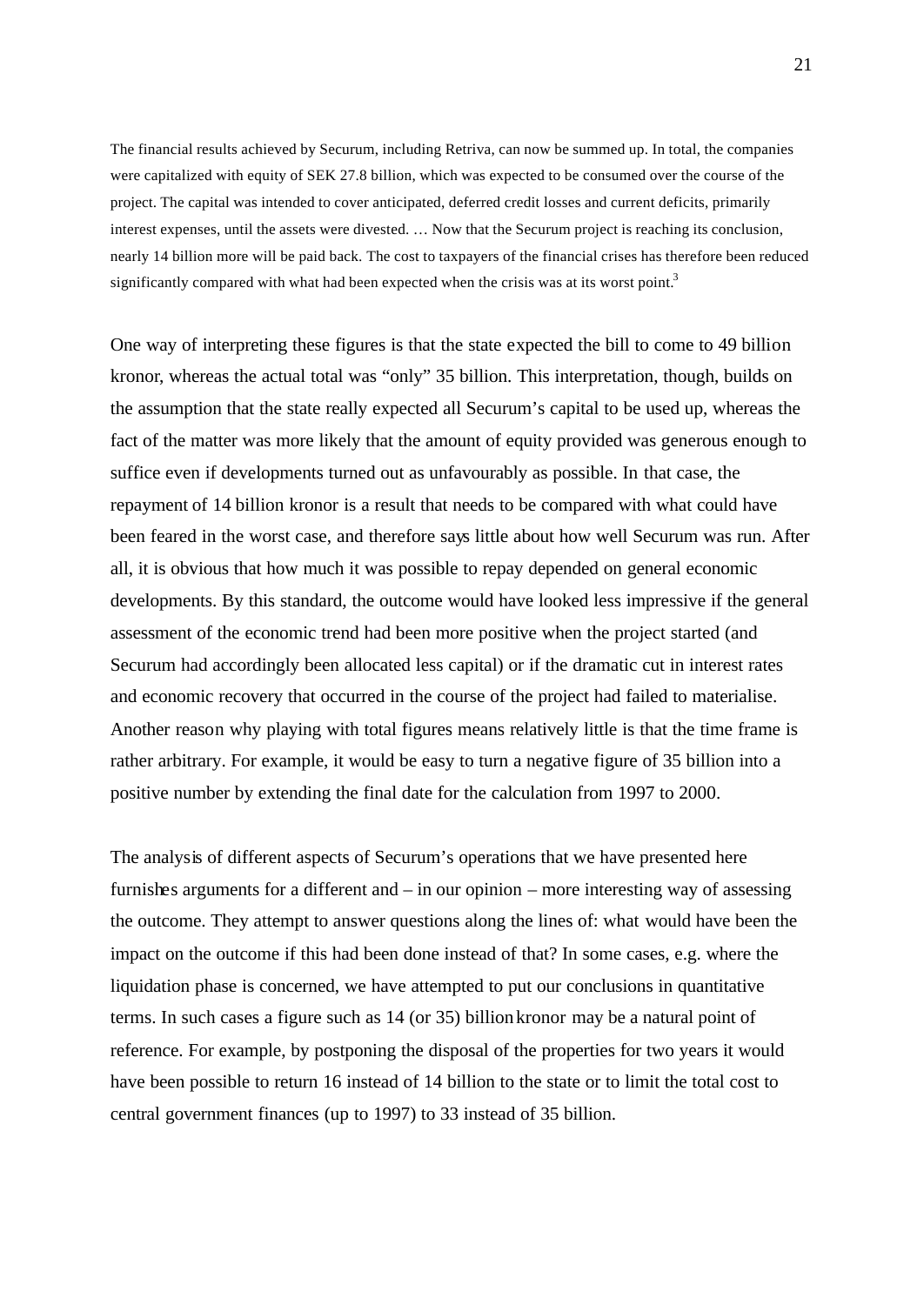Irrespective of the figure of reference, the focus on government finances is open to question. To be sure, minimising the costs to government – or maximising the amount that could be repaid to the state when the company was wound up – was a natural operational objective to give Securum. But that does not mean that it is a natural general economic objective against which Securum's operations should be evaluated. The impact on the government budget is certainly relevant from a broader economic perspective, since high tax rates bring distortions of various types – the very effects of a high-tax society for labour and saving that are at the heart of the debate on fiscal policy. Consequently, there is a direct link between the costs to government and the cost to the general economy: the greater the burden on the budget, the higher the pressure of taxation and the greater the costs to the general economy. But this is not the whole picture.

There are several reasons why effects on the budget are an unreliable indicator of the consequences of the Securum project for the general economy. To be sure, certain items that affect government finances do influence the *efficiency* of the general economy simply because they affect the pressure of taxation. We have found, for example, that Securum stood up for its rights vis-à-vis former owners. This enabled Securum to bring about a redistribution of resources from these actors, to the benefit of the taxpayers as a collective, compared with what would have been the case if Securum had taken a softer line. We have also found a tendency for Securum to sell its properties at somewhat below prevailing market prices, which means that resources were redistributed to benefit the buyers, while the pressure of taxation ended up higher than necessary. In both these examples, Securum's actions therefore had an impact on the pressure of taxation, though without otherwise having any positive or negative effects on the efficiency of the economy.

Other items that affect government finances can simultaneously have a broader impact on the efficiency of the economy: they generate (or destroy) value. Where we have found that Securum helped to raise business profits at some of the companies it took over, our conclusion has also been that the total value of production in the economy has grown and there is a simultaneous positive effect on government finances. An item of this type therefore enters into calculations of the economy twice over – both directly by its effect on production and indirectly by the effect on taxes.